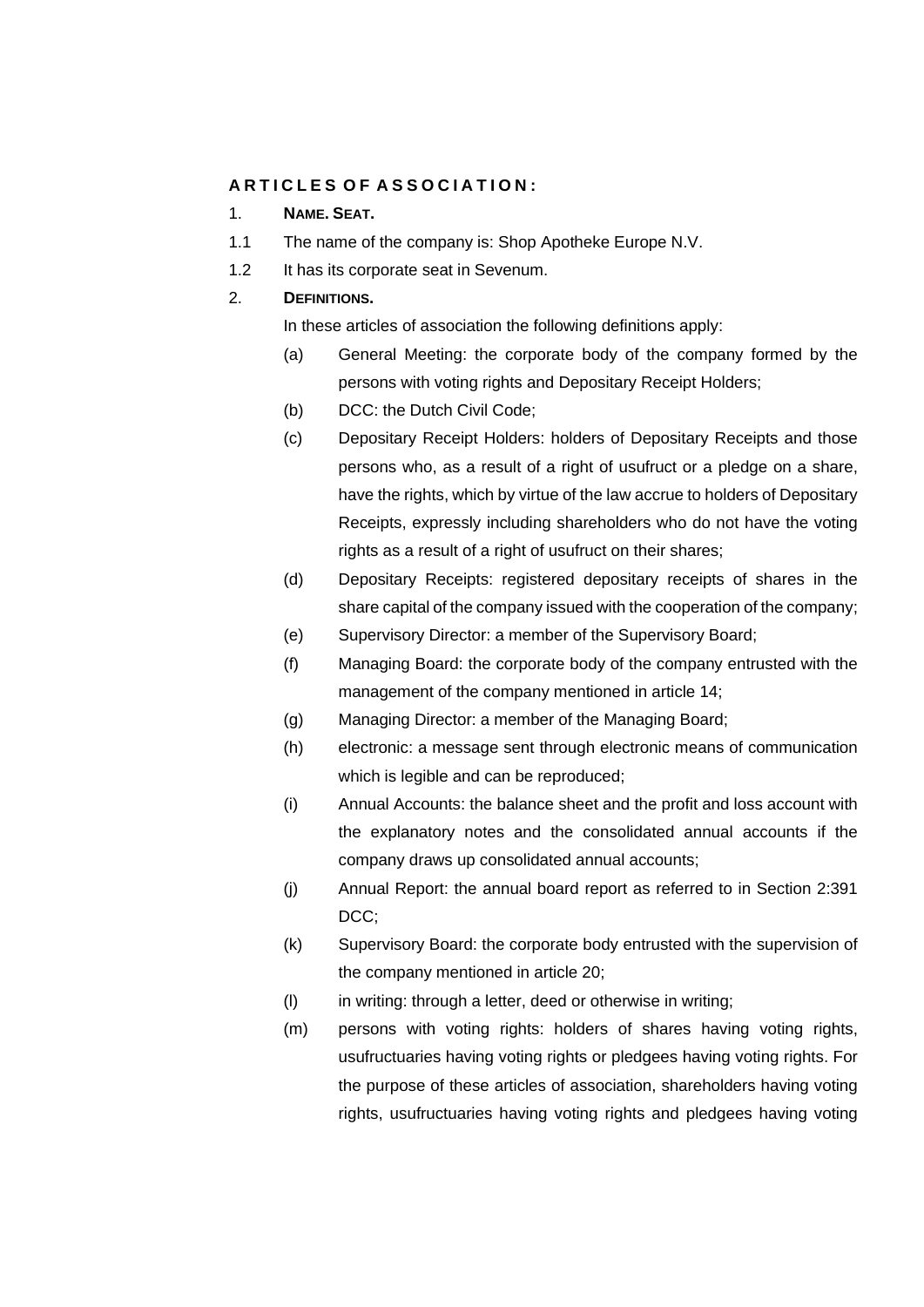rights shall be, regarding shares included in a collection deposit or a giro deposit, the persons who as such are recorded in the administration of the associated institution which manages the collection deposit concerned.

## 3. **OBJECTS.**

The objects of the company are:

- (a) to acquire, dispose of, participate in, to conduct the management of and to finance other companies and business enterprises, of any nature whatsoever;
- (b) to acquire, conduct the management of, administer, hold, operate, encumber and dispose of operating assets and other assets;
- (c) to take up loans and to grant loans and to enter into any kind of financial transactions, including but not limited to issue bonds, promissory notes or other securities;
- (d) to trade currencies, securities and assets and to enter in to any kind of derivative and hedging transactions;
- (e) to grant guarantees and to bind the company and encumber the assets of the company as security for obligations of group companies and of third parties;
- (f) to render services and give other support to legal persons and group companies;
- (g) to develop and trade patent, trademarks, licenses, know-how and other industrial property rights;

(h) to perform any and all activity of industrial, financial or commercial nature, together with all activities which are incidental to or which may be conducive to any of the foregoing.

## 4. **SHARE CAPITAL AND SHARES. TRANSFER RESTRICTIONS FOR REGISTERED SHARES.**

- 4.1 The authorised share capital amounts to one million seven hundred thousand Euro (EUR 1,700,000). It is divided into eighty-five million (85,000,000) shares of two Euro cent (EUR 0.02) each.
- 4.2 The shares shall be in registered or bearer form.
- 4.3 The shares shall be numbered in the manner determined by the managing board and may bear one or more letters or further distinctions.
- 4.4 The shareholder who wishes to convert one or more of his bearer shares into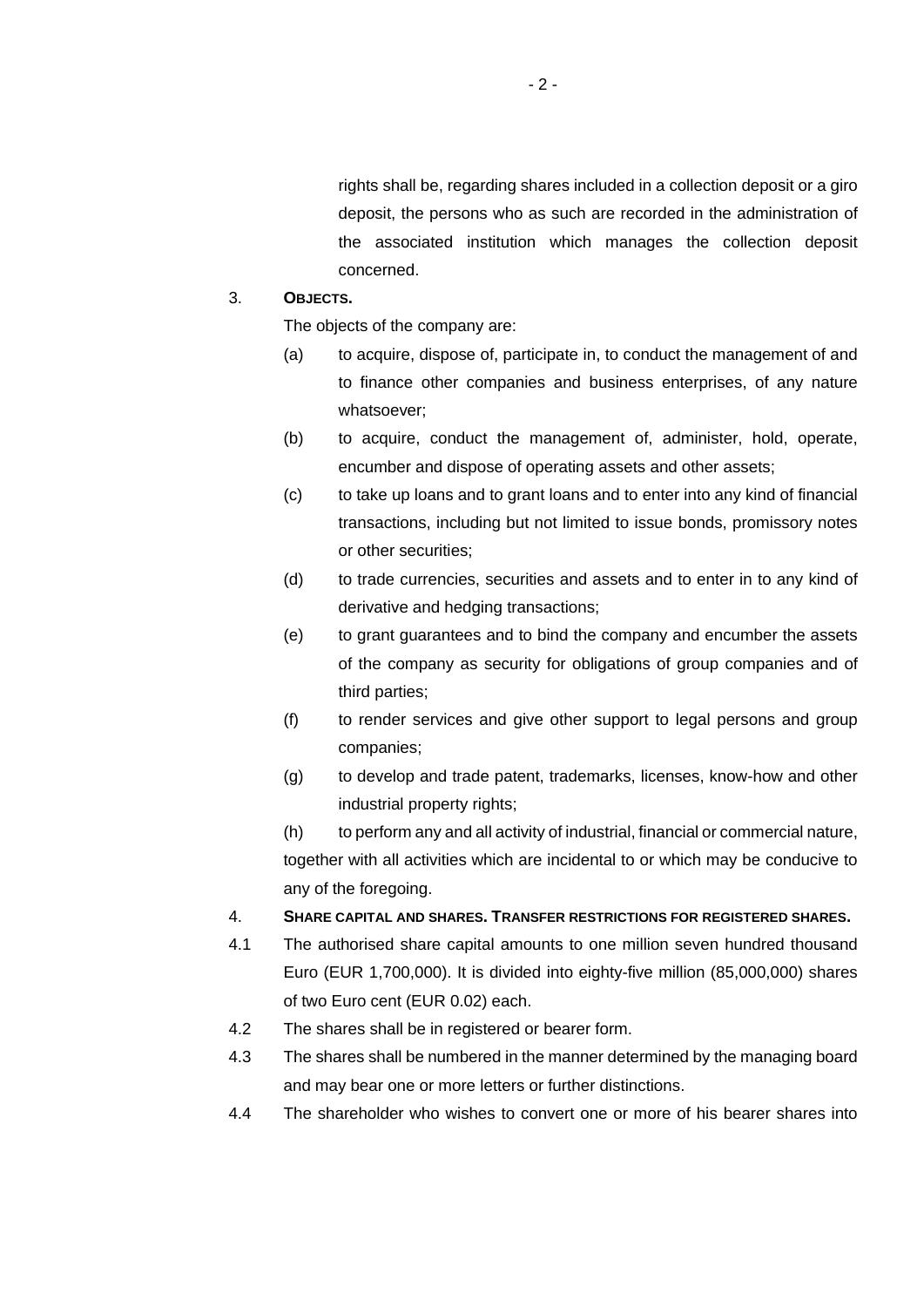registered shares or the other way around must make request in writing to that effect to the Managing Board. The Managing Board at its sole discretion may withhold its approval to such conversion. If the Managing Board approves the conversion the Managing Board may determine further requirements for the conversion to take place, including but not limited to charging the costs of the conversion to the shareholder.

- 4.5 A transfer of registered shares requires prior approval of the Managing Board and Supervisory Board, without prejudice to Section 2:87 paragraph 2 DCC.
- 5. **SHARE CERTIFICATES; SHAREHOLDERS REGISTER.**
- 5.1 No share certificates shall be issued for shares in registered form.
- 5.2 All bearer shares shall be embodied in one or more global share certificates, which shall be signed with due observance of article 18.1, which at the discretion of the Managing Board may take place through facsimile signatures.
- 5.3 All global share certificates shall be given into the custody of an international central custodian (*Zentralverwahrer*) to be designated by the Managing Board. This central custodian shall keep the share certificates for and on behalf of the entitled party in a giro deposit (*Girosammelverwahrung*). The administration of the share certificates will be irrevocably assigned to such international central custodian and this custodian will be irrevocably authorised to do anything necessary for that purpose on behalf of the person(s) entitled thereto with respect to the shares, including the acceptance and transfer and – on behalf of the company – the cooperation in adding any shares to and deleting any shares from the respective share certificate. For the application of these articles of association the entitled participant in the collective deposit of bearer shares shall be considered to be a shareholder.
- 5.4 The central custodian is only authorised to deliver from the giro depositary insofar as the German Deposit Act (*Depotgesetz*), as amended or replaced from time to time, allows such delivery. An intermediary is only authorised to deliver from the collective depositary (*Konten der Depotbanken*) insofar as German Deposit Act (*Depotgesetz*), as amended or replaced from time to time, allows such delivery. When a delivery as referred to in the first or second sentence of this article occurs, the relevant bearer shares will be converted into the same number of registered shares, and:

(a) the company will enable the central custodian to cause to delete these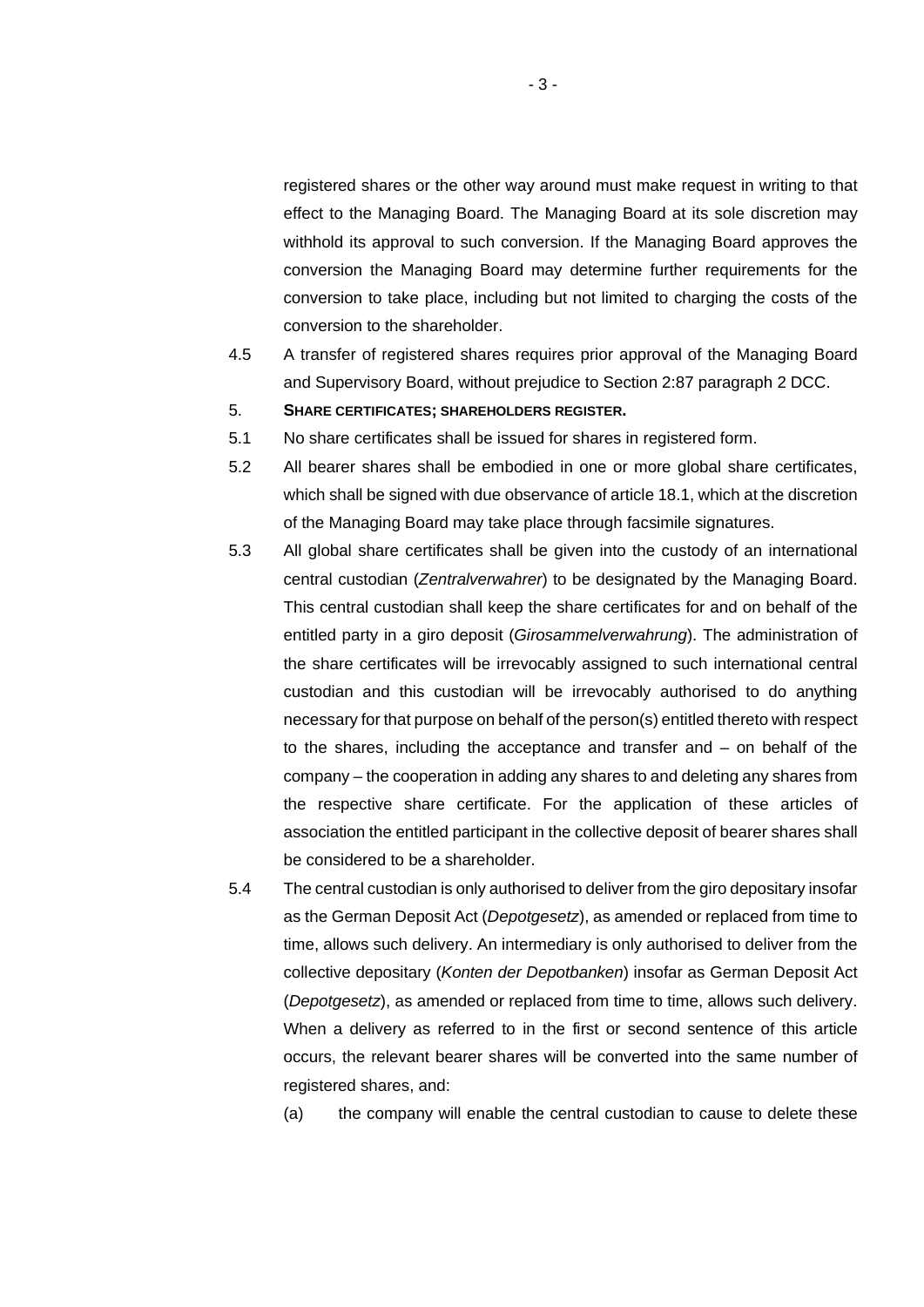shares from the relevant share certificate;

- (b) the central custodian and the respective intermediary (*Depotbanken*) shall debit the person entitled thereto as a joint owner of its collective depositary or giro depositary respectively;
- (c) the central custodian will transfer these shares to the person entitled thereto with due observance of the formalities for transfer;
- (d) the company will acknowledge this transfer; and
- (e) the Managing Board will cause to enter this person as a holder of registered shares in the shareholders register.
- 5.5 With due observance of the applicable provisions of the law, the Managing Board shall keep a register of shareholders, in which the names and addresses of the holders of shares in registered form shall be registered. Section 2:85 DCC shall be applicable to the register of shareholders.
- 5.6 In the register shall also be recorded the names and addresses of persons who hold a right of usufruct or a pledge on registered shares, together with notes specifying whether the right to vote such shares and the rights referred to in article 11 and article 12 vest in them.
- 5.7 Each holder of a share in registered form, usufructuary and pledgee of shares shall furnish the company with his address.
- 5.8 All notices and announcements required or permitted to be given/made by the company to holders of registered shares shall be sent to their addresses as recorded in the register of shareholders.

#### 6. **ISSUE OF SHARES. PRE-EMPTIVE RIGHTS.**

- 6.1 The issuance of shares shall be effected pursuant to a resolution of the General Meeting upon the proposal of the Managing Board, which proposal is subject to the prior approval of the Supervisory Board, or pursuant to a resolution of the Managing Board, subject to the prior approval of the Supervisory Board, if the General Meeting has authorised the Managing Board thereto for a period not exceeding five (5) years, without prejudice to the provisions of Section 2:96 DCC.
- 6.2 A resolution for the issuance of shares shall stipulate the price and further conditions of issuance and whether such shares are issued in the form of bearer shares or registered shares.
- 6.3 Upon issuance of shares, each shareholder shall have a right of pre-emption to subscribe to the shares to be issued in proportion to the aggregate nominal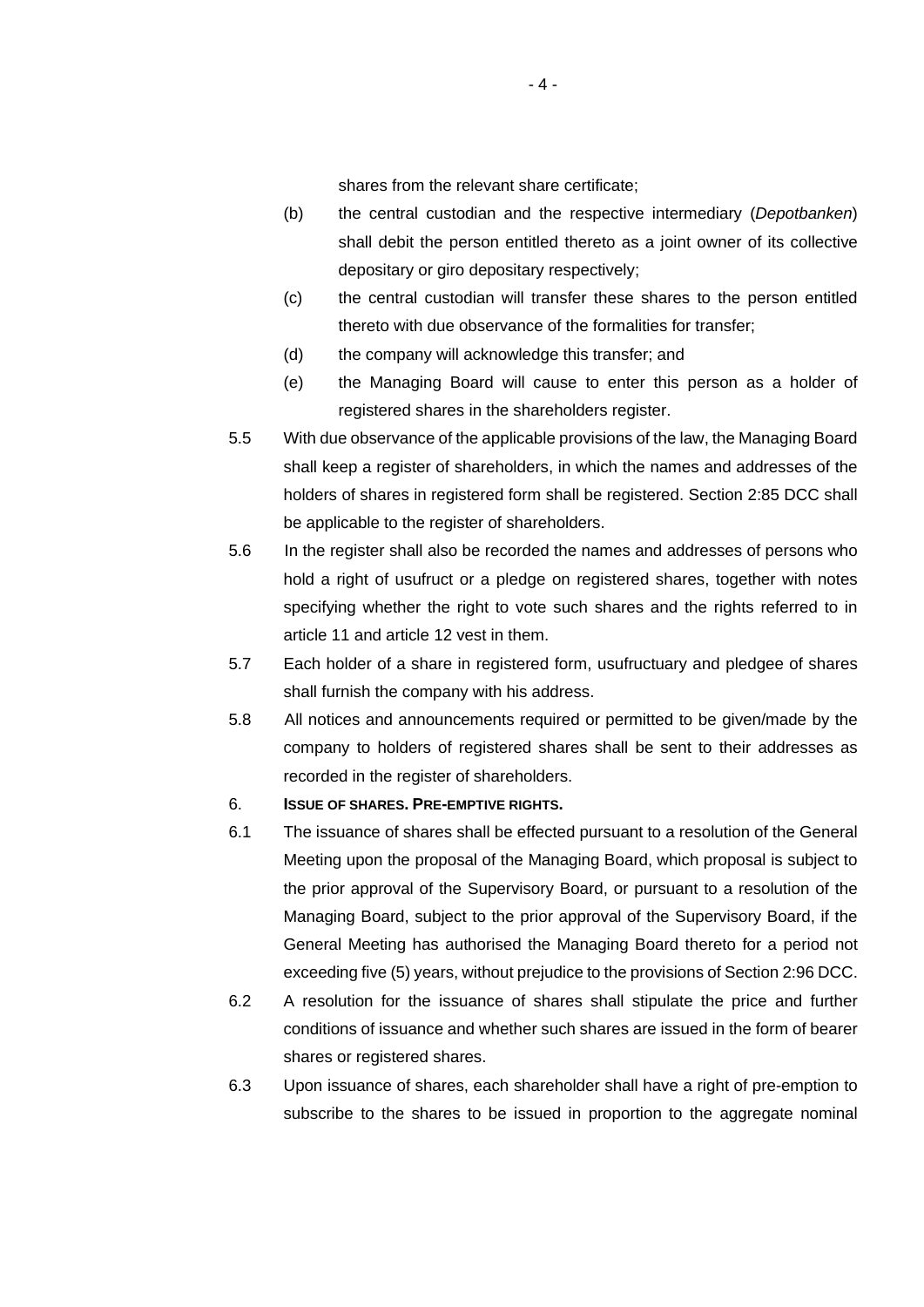amount of his shares, in accordance with and subject to the restrictions set out in Section 2:96a DCC. A shareholder shall have no pre-emption right to subscribe to the shares to be issued to employees of the company or a group company and shares that are issued against payment in kind.

- 6.4 Prior to each issuance, the right of pre-emption to subscribe to the shares may be limited or excluded by a resolution of the General Meeting upon the proposal of the Managing Board, which proposal is subject to the prior approval of the Supervisory Board, or by a resolution of the Managing Board, subject to the prior approval of the Supervisory Board, if the General Meeting has authorised the Managing Board thereto for a period not exceeding five (5) years. Sections 2:96a and 2:97 DCC shall also be applicable to the issue terms and pre-emptive rights, respectively.
- 6.5 Within eight days after the end of each calendar quarter the company shall record each issue of shares in the past calendar quarter with the trade register specifying the number and class of shares.
- 6.6 If rights to subscribe for shares are granted by the company, shareholders shall have a right of pre-emption to subscribe to such rights; the preceding paragraphs in this article shall apply mutatis mutandis. Shareholders shall have no preemption right to subscribe to the shares issued to a person who exercises a previously acquired right to subscribe for shares.

#### 7. **PAYMENT ON SHARES.**

- 7.1 Upon the issue of each share at least the amount at which such shares are issued must be paid on the share, notwithstanding the provisions of Section 2:80 paragraph 2 DCC.
- 7.2 Payment on a share must be made in cash, unless another form of contribution has been agreed. Payment in another currency than Euro can only be made if the company has approved thereto.
- 7.3 The Managing Board shall, without the approval of the General Meeting but with the prior approval of the Supervisory Board, be authorised to enter into legal acts referred to in Section 2:94 paragraph 1 DCC.

# 8. **FINANCIAL ASSISTANCE.**

8.1 The company may not provide collateral, guarantee the price, otherwise act as surety or bind itself jointly and severally with or for third parties, for the purpose of the subscription or the acquisition by third parties of shares in its own capital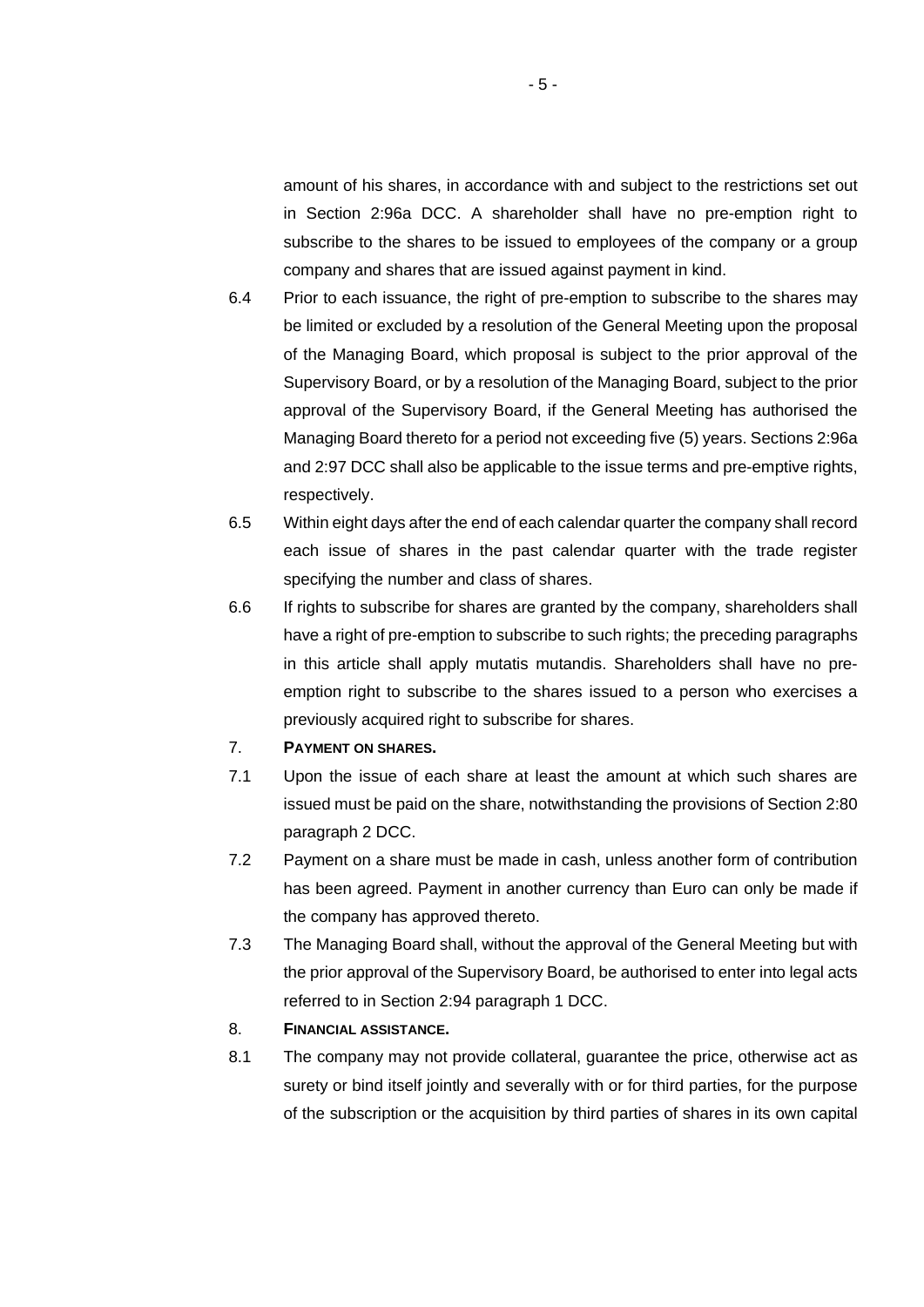or of depositary receipts issued therefore. This prohibition also applies to a subsidiary company of the company, as defined in Section 2:24a DCC. This prohibition shall not apply if shares or depositary receipts are subscribed or acquired by or for employees of the company or a group company.

8.2 The company and its subsidiary companies may grant loans for the purpose of a subscription for or an acquisition of shares or depositary receipts under the conditions set out in Section 2:98c DCC.

### 9. **ACQUISITION AND ALIENATION OF OWN SHARES.**

<span id="page-5-0"></span>9.1 Subject to authorisation of the General Meeting and approval of the Supervisory Board and due observance of the other relevant legal provisions, the company may acquire fully paid up shares in its share capital for consideration. The authorisation of the General Meeting shall apply for a maximum of eighteen months. When granting the authorisation the General Meeting shall determine the number of shares which may be acquired, the manner in which they may be

acquired and the limits within which the price must be set. The authorisation of the General Meeting is not required in so far as the company acquires shares in its own capital in order to transfer those shares to employees of the company or a group company pursuant to a scheme applicable to them as long as such shares are quoted on the official list of a stock exchange.

- <span id="page-5-1"></span>9.2 Transfer of shares in the share capital of the company by the company shall require a resolution of the Managing Board that has been approved by the Supervisory Board. No pre-emptive right shall exist in case of such transfer.
- 9.3 Depositary receipts in the company shall be considered equivalent to shares for the purposes of the provisions of article [9.1](#page-5-0) and [9.2](#page-5-1).
- 9.4 No vote can be cast at a General Meeting in respect of a share that is owned by the company or a subsidiary; nor can the vote be cast for a share of which the company or a subsidiary hold the depositary receipts. Usufructuaries and pledgees of shares which are owned by the company or a subsidiary shall not be excluded from their voting right if the usufruct or pledge was established before the share was owned by the company or a subsidiary. The company or a subsidiary cannot cast the vote for a share in respect of which it has a usufruct or pledge.
- 10. **REDUCTION OF CAPITAL.**
- 10.1 The General Meeting can, upon the proposal of the Managing Board, which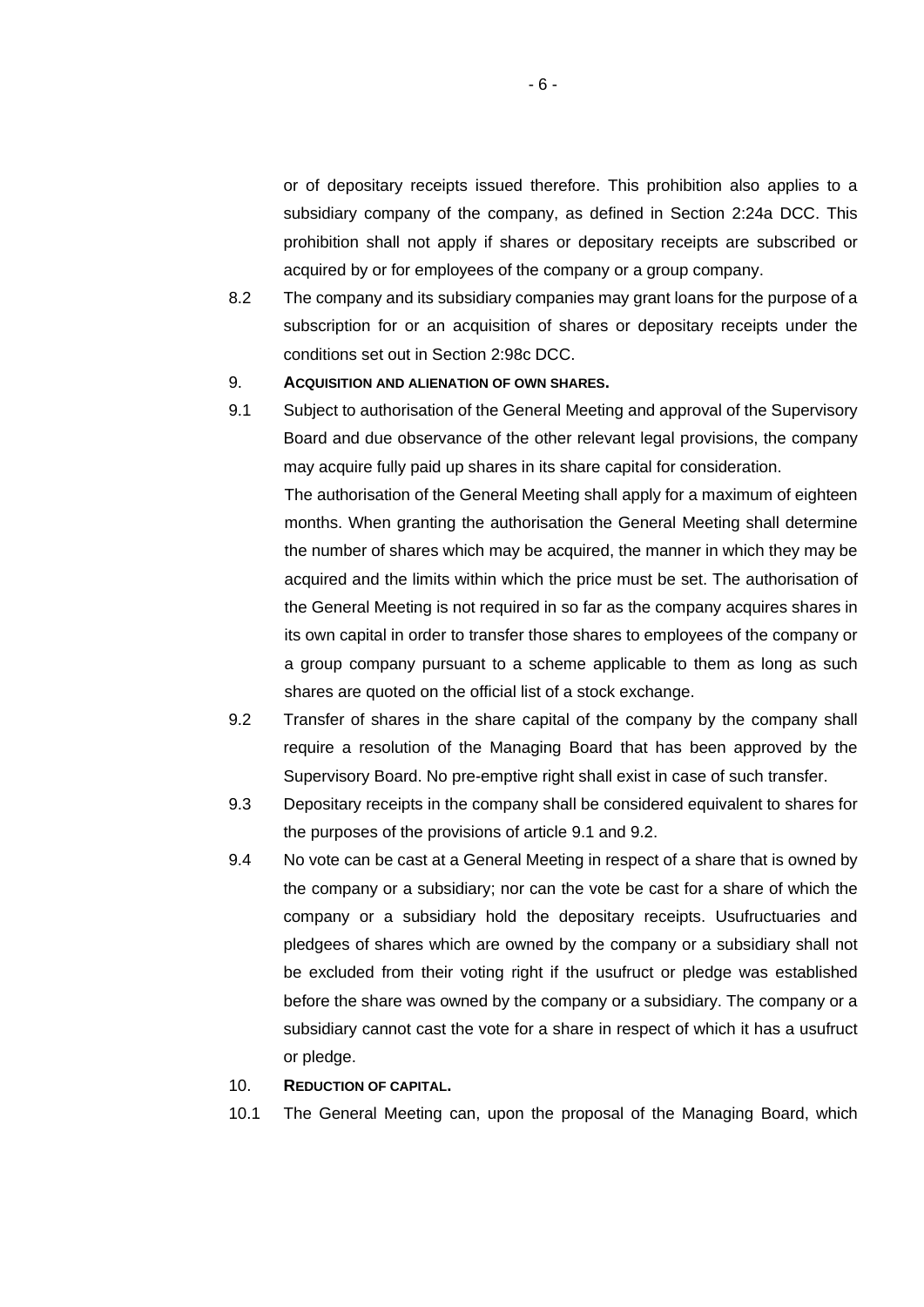proposal is subject to the prior approval of the Supervisory Board, resolve to reduce the issued share capital in accordance with the relevant provisions of the law, either by cancelling shares held by the company or by reducing the par value of shares in its own capital by an amendment to the articles of association.

10.2 The notice of the General Meeting at which any resolution referred to in this article shall be proposed, shall mention the purpose of the capital reduction and the manner in which it is to be achieved.

# 11. **USUFRUCT ON SHARES.**

- 11.1 The shareholder shall have the voting rights on shares on which a right of usufruct has been established. The usufructuary shall, however, have the voting rights if so provided for upon the establishment of the right of usufruct.
- 11.2 A shareholder without voting rights and a usufructuary with voting rights shall have the rights conferred by the law upon Depository Receipt Holders. A usufructuary without voting rights shall not have the rights referred to in the preceding sentence.

### 12. **PLEDGE ON SHARES.**

- 12.1 Upon the establishment of a pledge on a share, the right to vote may be vested in the pledgee if the voting right has been granted to the pledgee at the creation of the pledge.
- 12.2 The creation of a right of pledge in book entry rights will be effected in accordance with the provisions of the German Deposit Act (*Depotgesetz*), as amended or replaced from time to time.
- 12.3 A shareholder without voting rights and a pledgee with voting rights shall have the rights conferred by the law upon Depository Receipt Holders. A pledgee without voting rights shall not have the rights referred to in the preceding sentence.

### 13. **DEPOSITARY RECEIPTS.**

By virtue of a resolution of the Managing Board, with the prior approval of the Supervisory Board, the company may lend its cooperation to the issuance of Depositary Receipts.

# 14. **MANAGING BOARD. APPOINTMENT, SUSPENSION AND DISMISSAL.**

- 14.1 The company shall be managed by a Managing Board, under the supervision of a Supervisory Board.
- 14.2 The Supervisory Board shall determine the number of Managing Directors.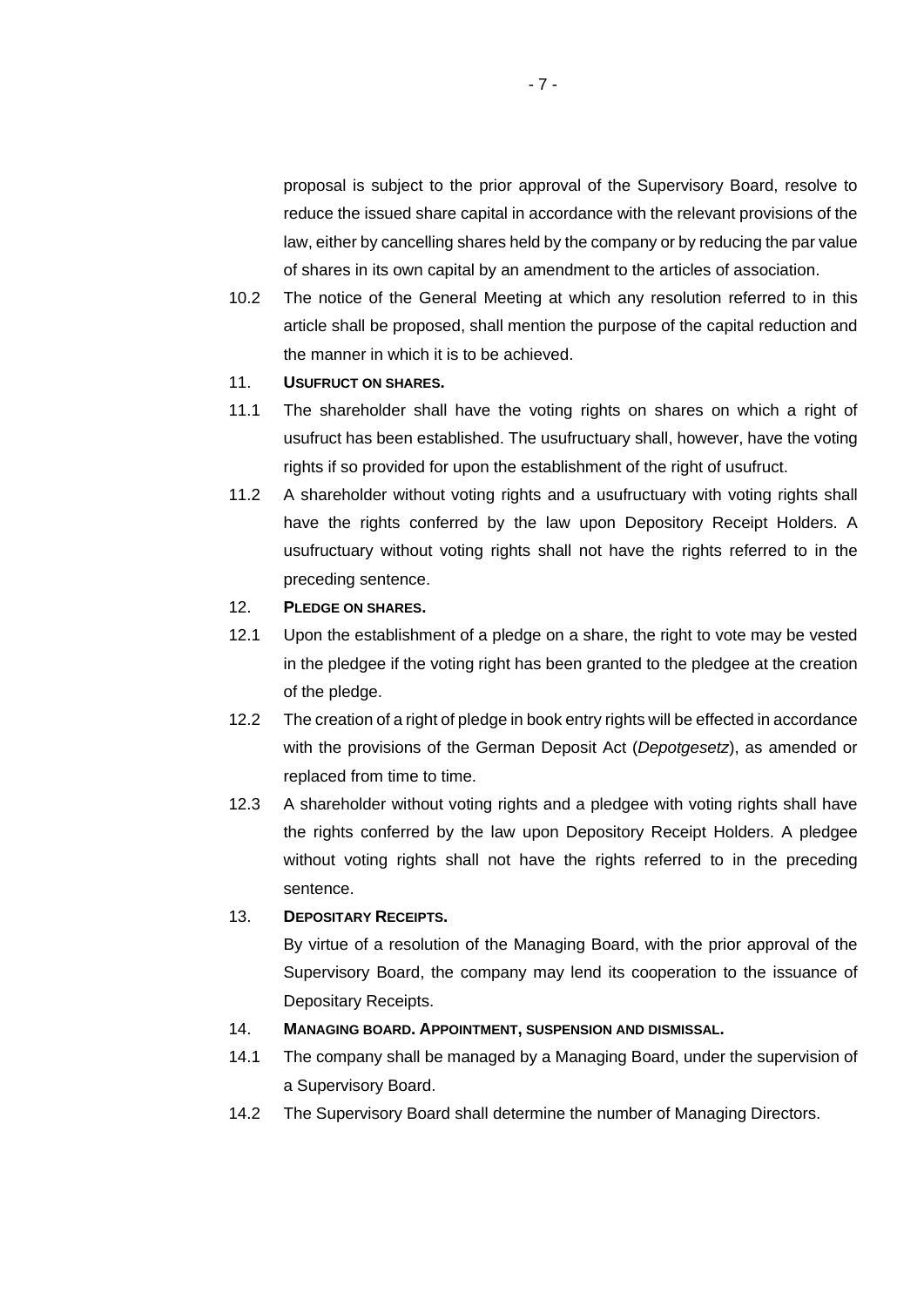- 14.3 Managing directors shall be appointed by the General Meeting from a nonbinding nomination, to be drawn up by the Supervisory Board.
- 14.4 A person nominated by the Supervisory Board may be appointed as Managing Director by the General Meeting, by resolution adopted by an absolute majority of the votes cast. If a person has not been nominated for appointment as Managing Director by the Supervisory Board, the resolution of the General Meeting to appoint such Managing Director shall require an absolute majority of the votes cast representing more than one third of the issued capital. The notice for any such General Meeting shall state if a nomination has been made by the Supervisory Board.
- 14.5 Each member of the Managing Board shall be appointed for a maximum period of four years, provided that unless a Managing Director retires earlier, his term shall expire on the day following the day of closing of the annual General Meeting that will be held in the year in which his term expires. The Supervisory Board may adopt a rotation schedule for the Managing Directors. A retiring member of the Managing Board can be re-appointed immediately for a term of not more than four years at a time.
- 14.6 The General Meeting may suspend and dismiss a Managing Director at any time. The Supervisory Board shall be authorised to suspend a Managing Director at any time.
- <span id="page-7-0"></span>14.7 A Managing Director may be suspended and dismissed by the General Meeting only on the basis of a resolution passed by an absolute majority of the votes cast representing at least one third of the issued share capital. The majority referred to in the preceding sentence does not apply if the dismissal or suspension has been proposed by the Supervisory Board.
- <span id="page-7-1"></span>14.8 If a Managing Director has been suspended, the General Meeting shall decide within three months of the start of the suspension either to dismiss the director concerned or to terminate or continue the suspension. Article [14.7](#page-7-0) also applies to a resolution to continue the suspension. If the General Meeting does not take a decision on the termination or the continuation of a suspension in time, the suspension shall cease to have effect. A resolution to continue the suspension may be passed only once and the suspension may be continued for a maximum of three months starting the day on which the General Meeting passes the resolution to continue the suspension. If the General Meeting has not decided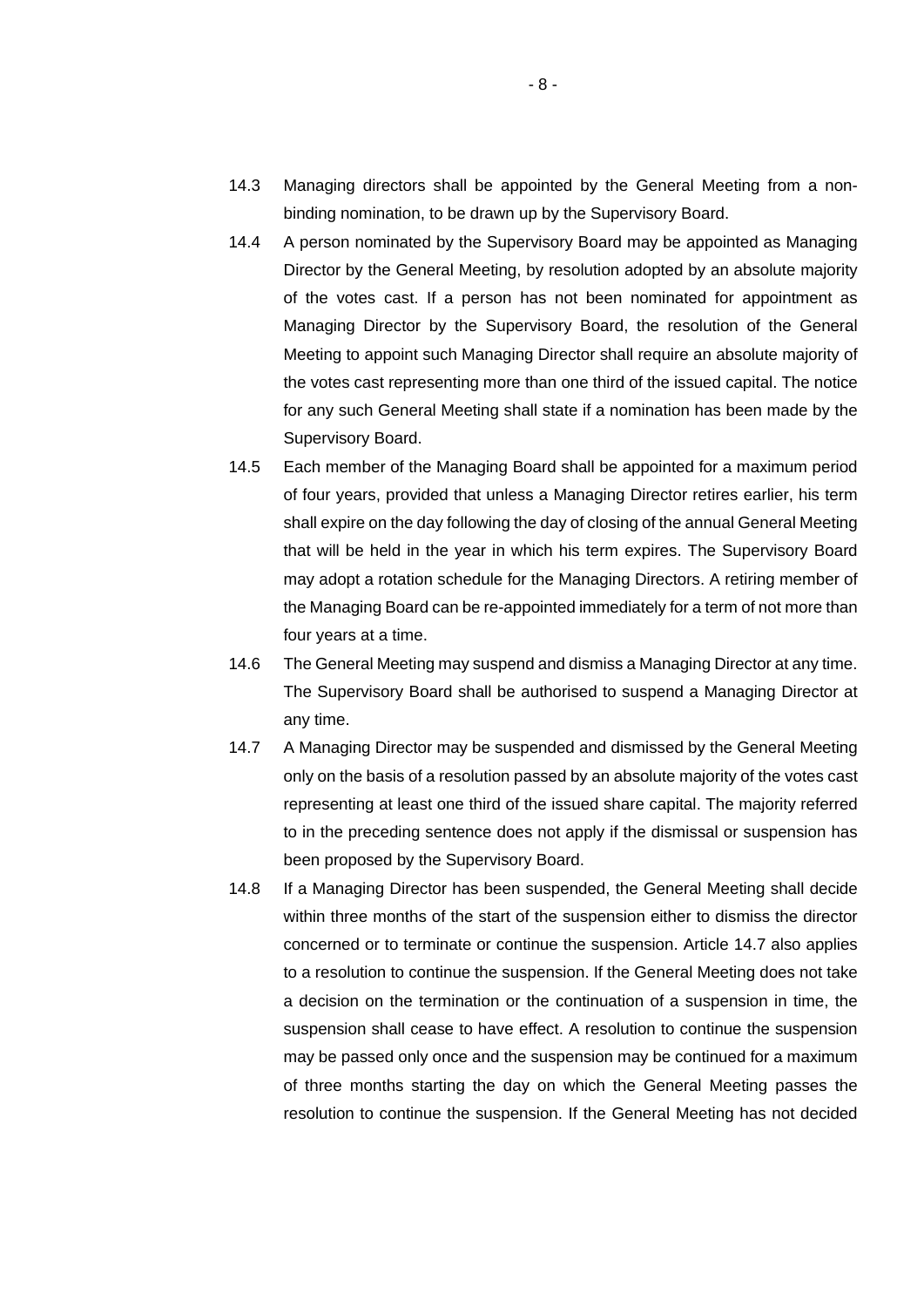within the period specified for suspension to dismiss a suspended Managing Director or to terminate the suspension, the suspension shall cease to have effect. A suspended Managing Director shall be given the opportunity to account for his actions in the General Meeting and to be assisted by counsel at such a meeting.

#### 15. **REMUNERATION OF THE MANAGING BOARD.**

- 15.1 The company has a policy regarding the remuneration of the Managing Directors. The remuneration policy is adopted by the General Meeting on proposal of the Supervisory Board.
- 15.2 The Supervisory Board shall determine the remuneration for each Managing Director within the remuneration policy.
- 15.3 The Supervisory Board shall submit a proposal in respect of the granting of share schemes or option schemes to Managing Directors to the General Meeting for its prior approval, which proposal shall at a minimum state how many shares or rights to subscribe for shares may be granted to the Managing Board and which criteria apply thereto.
- 15.4 Each year the company shall draw up a remuneration report, providing an overview of the total remunerations, awarded or due during the most recent financial year, to individual Managing Directors and Supervisory Directors. The remuneration report shall be submitted to the annual general meeting for an advisory vote.

### 16. **DUTIES AND POWERS OF THE MANAGING BOARD.**

- 16.1 Subject to the restrictions of these articles of association, the Managing Board is entrusted with the management of the company.
- 16.2 Subject to the approval of the Supervisory Board, the Managing Board may determine which duties in particular will concern each Managing Director.
- <span id="page-8-0"></span>16.3 Resolutions of the Managing Board having an important impact on the identity or nature of the company or its business shall be subject to the prior approval of the General Meeting. Without prejudice to any other applicable provisions of these articles of association and the provisions of Section 2:107a DCC, such resolutions include in any event:
	- (a) to transfer the business of the company or substantially the entire business of the company to a third party;
	- (b) to enter into or to terminate a long-term cooperation by the company or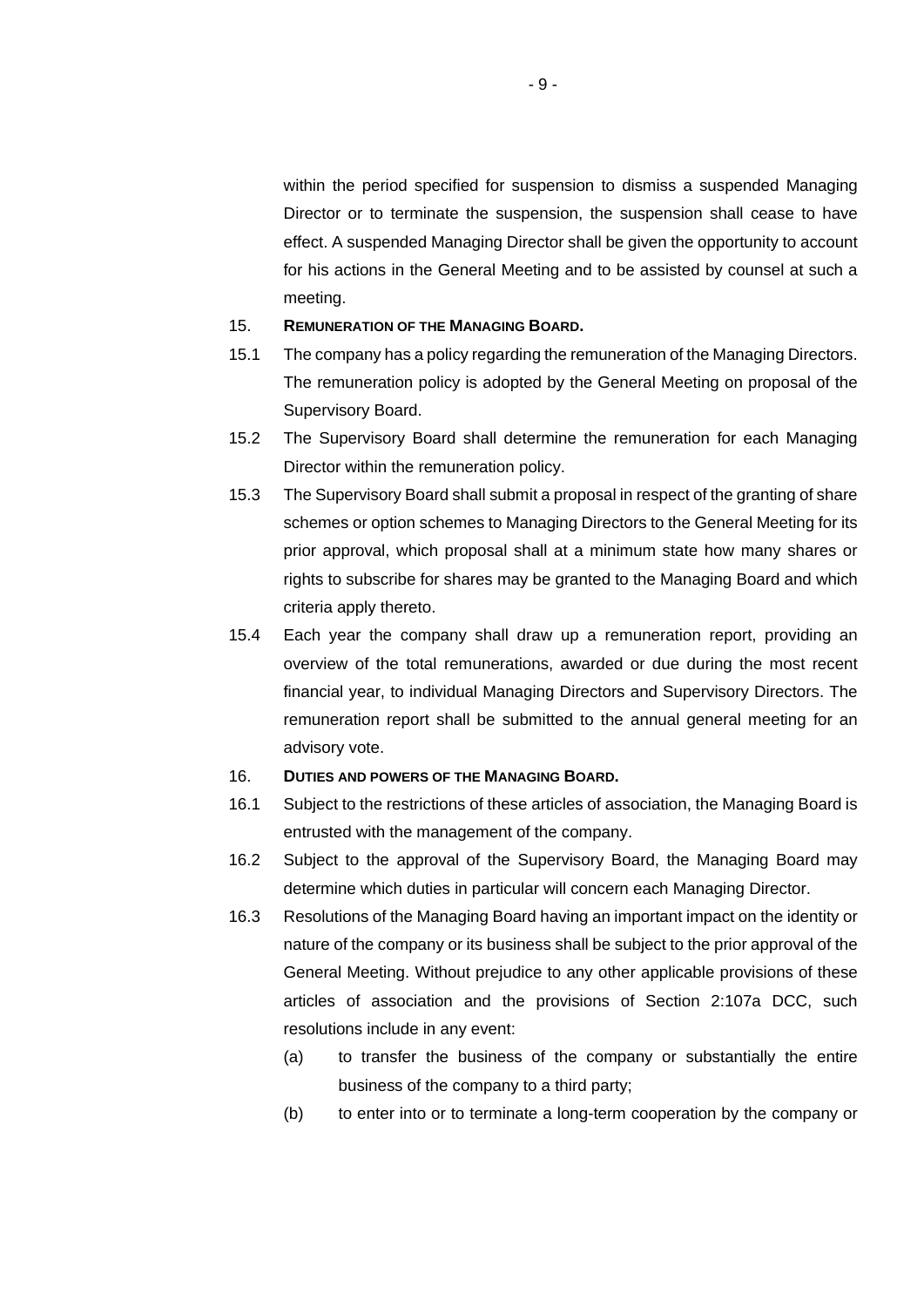its subsidiary with any other legal person or company, or as general partner with full liability in a limited partnership or general partnership, if such cooperation or the termination thereof is of far-reaching significance to the company; and

- (c) the acquisition or disposal of a participating interest by the company or a subsidiary in the capital of a company with a value in excess of thirtythree per cent (33%) of the sum of the assets as shown in the consolidated balance sheet with explanatory notes thereto of the company including its subsidiaries according to the most recently adopted Annual Accounts. Any transaction within the scope of this paragraph c between the company and its direct or indirect wholly owned subsidiaries, or between two or more direct or indirect wholly owned subsidiaries of the company, will not require the prior approval of the General Meeting
- <span id="page-9-0"></span>16.4 The Supervisory Board is authorised to submit resolutions of the Managing Board other than referred to in article [16.3](#page-8-0) to its approval. These resolutions must be clearly defined and be notified to the Managing Board.
- 16.5 The absence of the approval of the Supervisory Board and the General Meeting respectively of a resolution as referred to in article [16.3](#page-8-0) or [16.4](#page-9-0) shall not affect the authority of the Managing Board or the Managing Directors to represent the company.

## 17. **MEETINGS OF THE MANAGING BOARD. DECISIONS BY THE MANAGING BOARD.**

- 17.1 The Managing Board shall meet whenever a Managing Director requests for a meeting. In the board meeting a Managing Director may have himself represented by another Managing Director through a power of attorney made in writing or by electronic means of communication.
- <span id="page-9-1"></span>17.2 A Managing Director who believes that he has or may have a direct or indirect personal interest which conflicts with the interest of the company and its business (a "**conflict of interest**") with respect to a proposed decision of the Managing Board, shall forthwith notify the other Managing Directors and the Supervisory Board thereof. If one or more but not all Managing Directors have made a notice referred to in the previous sentence, the Supervisory Board shall as soon as possible after such notice decide if each relevant Managing Director has a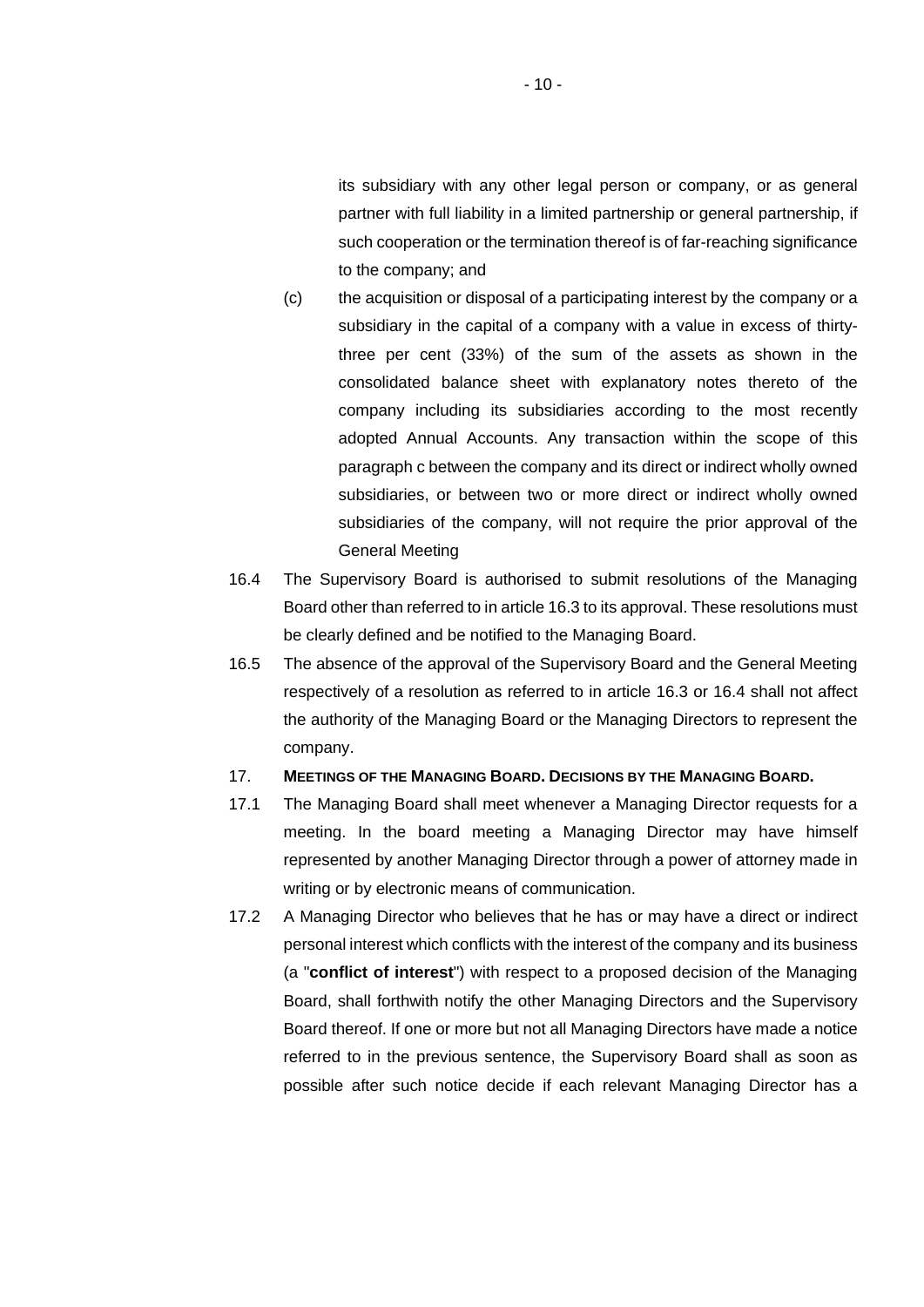conflict of interest which prevents him from participation in the consultation and decision-making of the Managing Board with respect to the relevant subject. If the sole Managing Director has or if all Managing Directors have a conflict of interest, the relevant decision shall be made by the Supervisory Board.

- 17.3 In the meeting of the Managing Board each Managing Director has the right to cast one vote, without prejudice to the provisions of article [17.2](#page-9-1). The Managing Board decides by an absolute majority of the votes cast. In case of a tie vote, the Supervisory Board shall decide.
- 17.4 A Managing Director can participate in a board meeting by telephone or by other means of communication, provided that Managing Director can at all times understand all Managing Directors participating in that meeting, and can be understood by these Managing Directors. The Managing Board may hold a board meeting by telephone or by other means of communication, provided all Managing Directors participating in such meeting can understand each other.
- 17.5 The Managing Board may also adopt resolutions without holding a meeting, provided all Managing Directors entitled to vote have expressed themselves in writing or through electronic means of communication.
- 17.6 The Managing Board may adopt a set of rules, regarding, among other things, the allocation of duties of the Managing Directors, the decision-making of the Managing Board, informing the Supervisory Board and conflicts of interest between the company and the Managing Directors. The board rules are subject to the prior approval of the Supervisory Board. Board rules dealing with matters concerning the General Meeting and/or General Meetings will be placed on the company's website.

### 18. **REPRESENTATION. AUTHORISED SIGNATORIES.**

- 18.1 The company may be represented by:
	- (a) the Managing Board; and
	- (b) two Managing Directors acting jointly.
- <span id="page-10-0"></span>18.2 The Managing Board may grant one or more persons general or restricted power to represent the company. These persons may represent the company within the powers of their authorities.
- 18.3 The Managing Board may grant a title to the persons mentioned in article [18.2](#page-10-0).
- 19. **VACANCY. PREVENTION FROM ACTING.**

In the event one or more Managing Directors are prevented from acting or there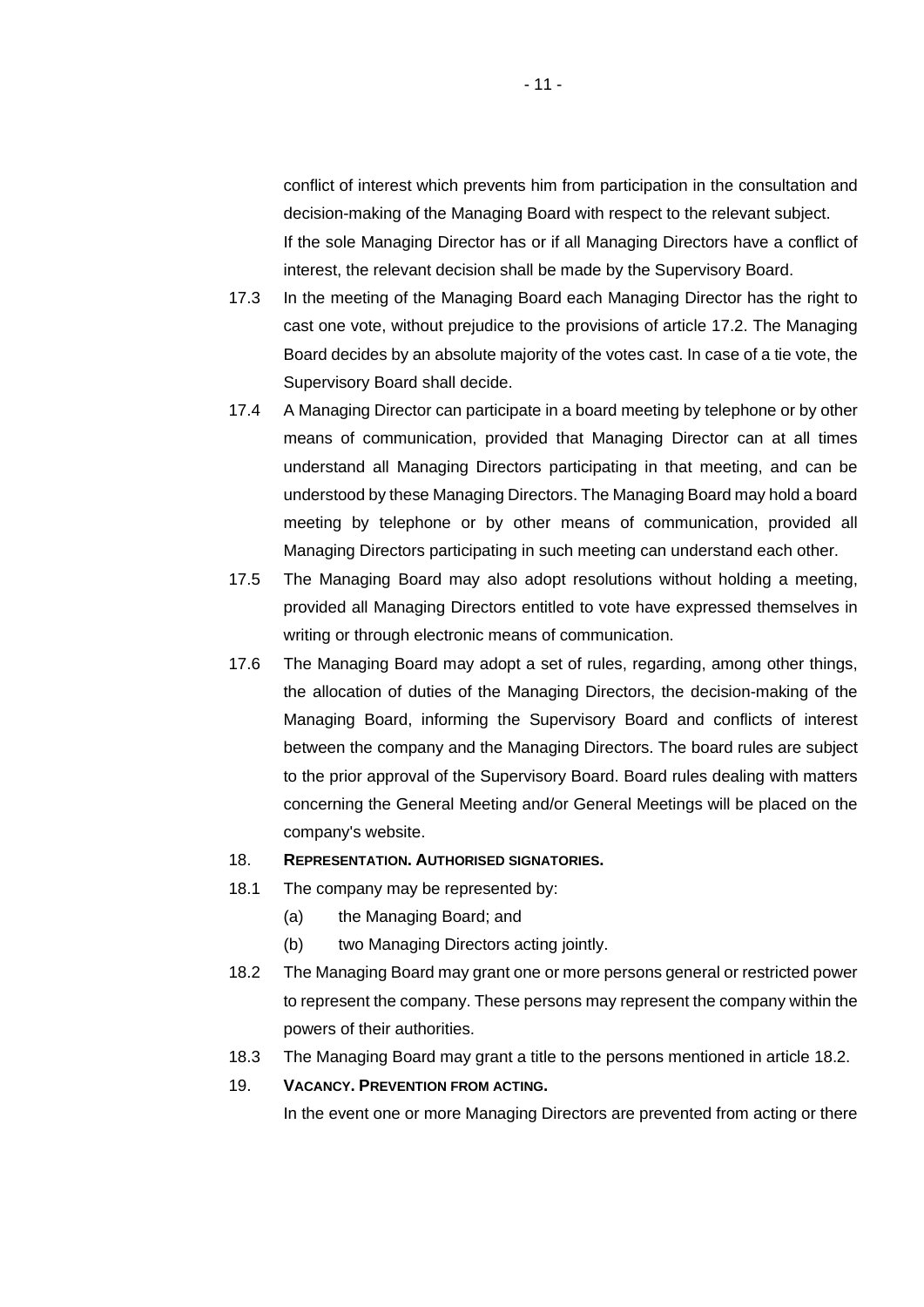is a vacancy for the position of one or more Managing Directors, the remaining Managing Directors or the only remaining Managing Director shall be in charge of the management. In case all Managing Directors are or the only Managing Director is prevented from acting or as a result of vacancy there is no Managing Director appointed, the Supervisory Board shall be temporarily be entrusted with the management. In that case the Supervisory Board shall be entitled to appoint one or more temporal Managing Directors whether or not among the Supervisory Directors.

<span id="page-11-0"></span>In case of vacancy, the Supervisory Board shall take the steps necessary in order to have a definitive arrangement made as soon as possible.

- 20. **SUPERVISORY BOARD. APPOINTMENT, SUSPENSION AND DISMISSAL.**
- 20.1 The company shall have a Supervisory Board consisting of one or more individuals.
- 20.2 The General Meeting shall determine the number of the Supervisory Directors.
- 20.3 The Supervisory Directors shall be appointed by the General Meeting from a nonbinding nomination, to be drawn up by the Supervisory Board.
- 20.4 A person nominated by the Supervisory Board may be appointed as Supervisory Director by the General Meeting, by resolution adopted by an absolute majority of the votes cast. If a person has not been nominated for appointment as Supervisory Director by the Supervisory Board, the resolution of the General Meeting to appoint such Supervisory Director shall require an absolute majority representing at least one third of the issued capital. The notice for any such General Meeting shall state if a nomination has been made by the Supervisory Board.
- 20.5 When a proposal or recommendation for appointment of a person as a Supervisory Director is made, the following details shall be stated: his age, his profession, the number of shares he holds in the share capital of the company and the positions he holds or has held, insofar as these are relevant for the performance of the duties of a Supervisory Director. Furthermore, the names of the legal entities of which he is already a supervisory director shall be indicated; if those include legal entities which belong to the same group, a reference to that group will be sufficient. The recommendation and proposal must state the reasons on which it is based.
- 20.6 Each member of the Supervisory Board shall be appointed for a maximum period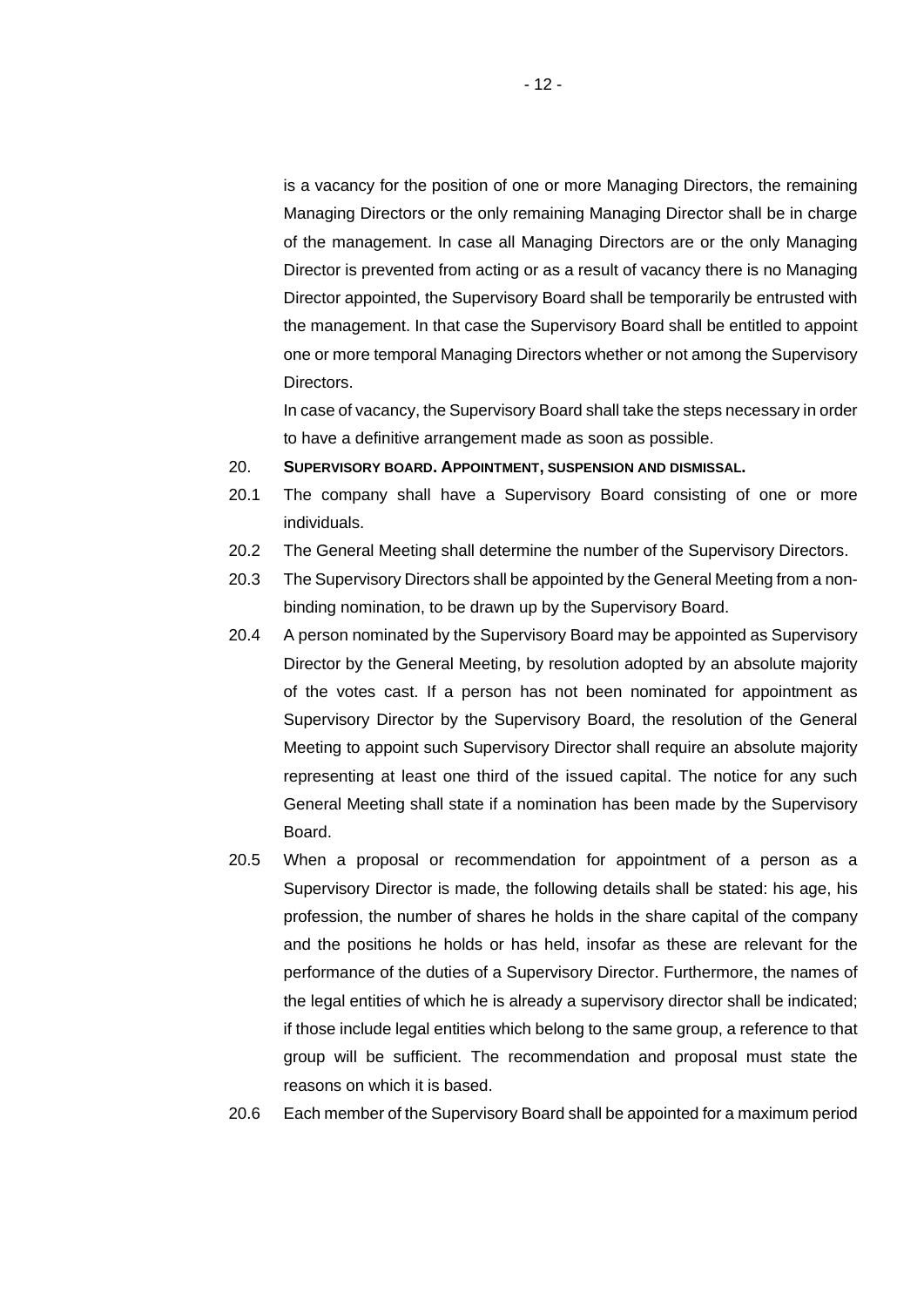of four years, provided that unless a Supervisory Director retires earlier, his term shall expire on the day following the day of closing of the annual General Meeting that will be held in the year in which his term expires. Supervisory Directors retire periodically in accordance with a rotation schedule adopted by the Supervisory Board. A retiring member of the Supervisory Board can be re-appointed immediately for a term of not more than four years at a time.

- 20.7 The General Meeting may suspend and dismiss a Supervisory Director at any time.
- 20.8 A Supervisory Director may be suspended and dismissed by the General Meeting only on the basis of a resolution passed by an absolute majority of the votes cast representing at least one third of the issued share capital. The majority referred to in the preceding sentence does not apply if the dismissal or suspension has been proposed by the Supervisory Board.
- 20.9 The provisions of article [14.8](#page-7-1) shall also apply to the (continuation of a) suspension of a Supervisory Director.

### 21. **REMUNERATION SUPERVISORY BOARD.**

- 21.1 The company has a policy regarding the remuneration of the Supervisory Directors. The remuneration policy is adopted by the General Meeting on proposal of the Supervisory Board.
- 21.2 The General Meeting shall determine the remuneration of the Supervisory Directors with due observance of the remuneration policy.
- 22. **DUTIES AND POWERS OF THE SUPERVISORY BOARD.**
- 22.1 The duty of the Supervisory Board is to supervise the policy of the Managing Board and the general course of business in the company and the business associated with it. The Supervisory Directors shall assist the Managing Board by providing advice. In fulfilling their duties the Supervisory Directors shall act in accordance with the interests of the company and the business enterprise it operates.
- 22.2 The Managing Board shall timely provide the Supervisory Board with the information it needs to carry out its duties.
- 22.3 At least once a year, the Managing Board shall inform the Supervisory Board in writing of the principles of the strategic policy, the general and financial risks, and the management and control system of the company.
- 22.4 In fulfilling its duties the Supervisory Board may decide to be assisted by one or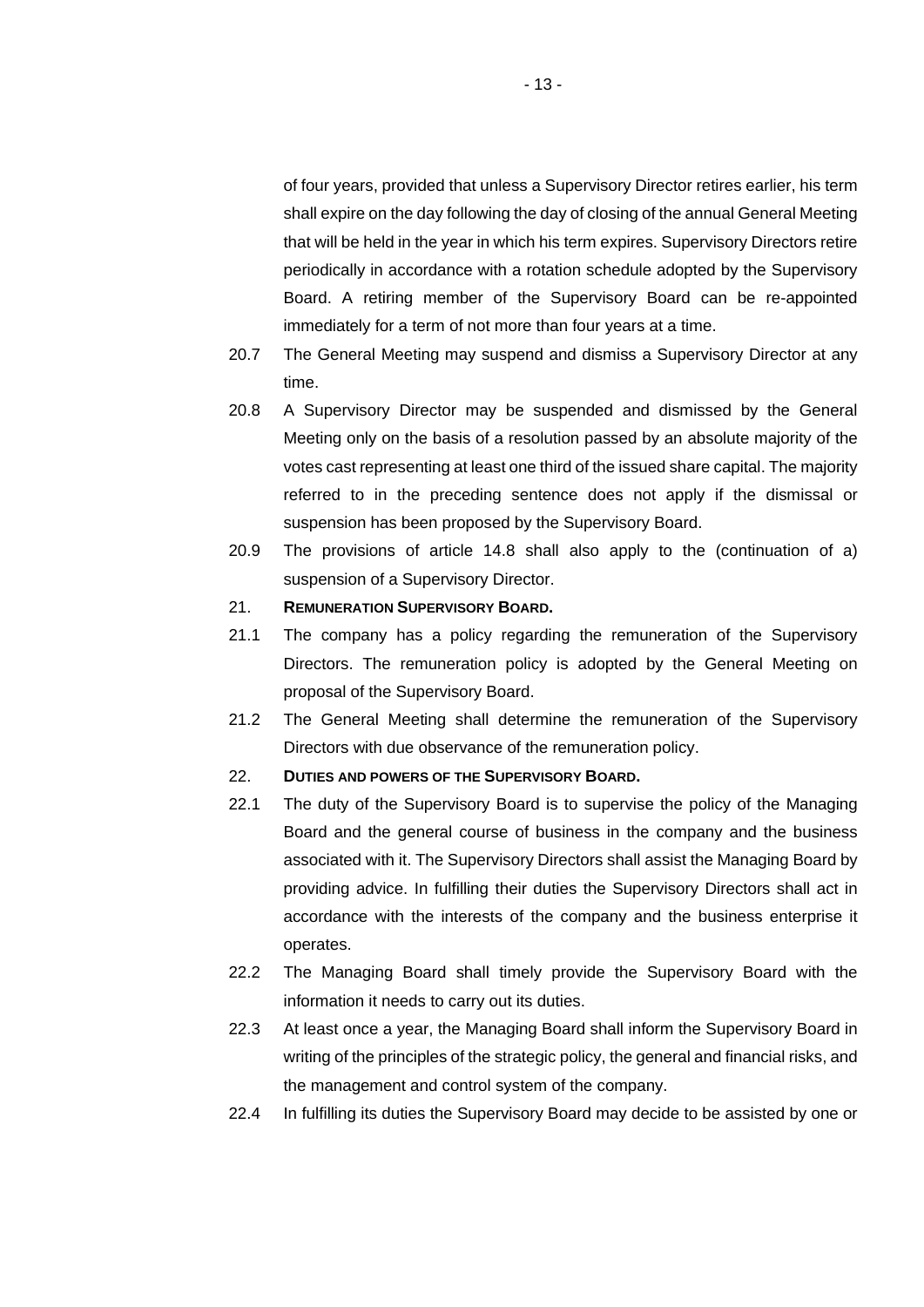more experts at the expense of the company.

- 22.5 The Supervisory Board may delegate one or more of its powers or activities wholly or partly to one or more of its members. A resolution to that effect shall require the approval of all Supervisory Directors.
- 22.6 The Supervisory Board may determine that one or more of its members shall have access to all premises of the company and shall be authorised to inspect all books, correspondence, papers and other data carriers and shall be authorised to take notice of all acts which have taken place.
- 22.7 The Supervisory Board may establish one or more committees from among its members. If the Supervisory Board consists of more than four members, it shall appoint from among its members an audit committee, a nomination committee and a remuneration committee. The Supervisory Board may, subject to the articles of association, determine by means of by-laws what duties are entrusted to a particular Supervisory Director.

#### 23. **ORGANISATION AND DECISION-MAKING OF THE SUPERVISORY BOARD.**

- 23.1 The Supervisory Board shall appoint one of its members as chairperson of the Supervisory Board.
- 23.2 The Supervisory Board shall meet whenever a Supervisory Director requests for a meeting. In the Supervisory Board meeting a Supervisory Director may have himself represented by another Supervisory Director through a power of attorney made in writing or by electronic means of communication.
- 23.3 The Managing Directors will attend the meetings of the Supervisory Board, unless the Supervisory Board resolves otherwise.
- <span id="page-13-0"></span>23.4 A Supervisory Director who believes that he has or may have a conflict of interest with respect to a proposed decision of the Supervisory Board, shall forthwith notify the other Supervisory Directors. If one or more but not all Supervisory Directors have a conflict of interest, the other Supervisory Directors shall as soon as possible after the notice referred to in the previous sentence decide if the relevant Supervisory Director has a conflict of interest which prevents him from participation in the consultation and decision-making of the Supervisory Board with respect to the relevant subject.

If the sole Supervisory Director has or if all Supervisory Directors have a conflict of interest, the Supervisory Board may nevertheless decide on the relevant subject.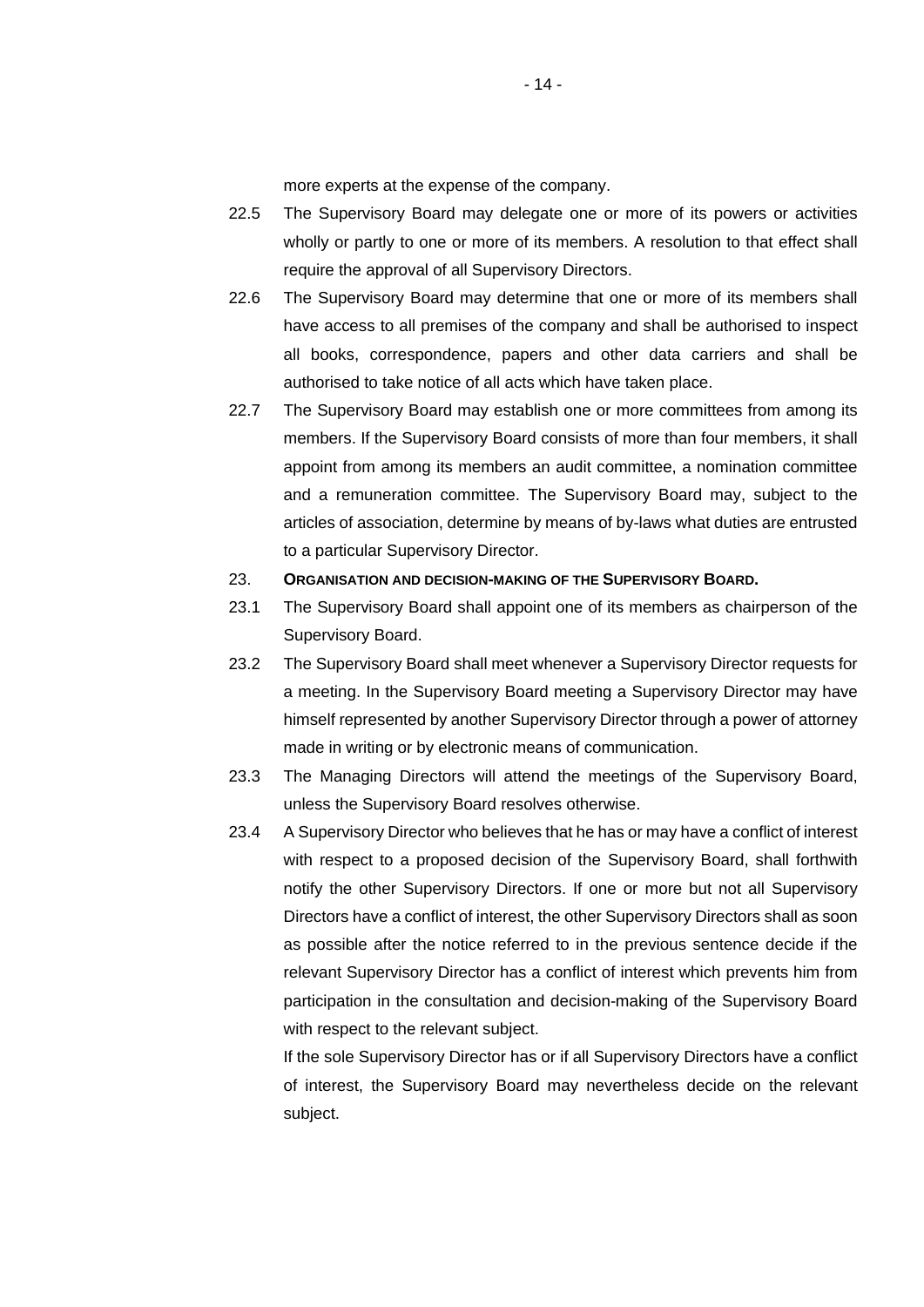- 23.5 In the meeting of the Supervisory Board each Supervisory Director has the right to cast one vote, without prejudice to the provisions of article [23.4.](#page-13-0) The Supervisory Board decides by an absolute majority of the votes cast. In the event of a tie vote no resolution shall be passed unless there are more than two Supervisory Directors present or represented at the meeting, in which case the chairperson of the Supervisory Board shall have the casting vote.
- 23.6 A Supervisory Director can participate in a Supervisory Board meeting by telephone or by other means of communication, provided that Supervisory Director can at all times understand all Supervisory Directors participating in that meeting, and can be understood by these Supervisory Directors. The Supervisory Board may hold a meeting by telephone or by other means of communication, provided all Supervisory Directors participating in such meeting can understand each other.
- 23.7 The Supervisory Board may also adopt resolutions without holding a meeting, provided all Supervisory Directors entitled to vote have expressed themselves in writing or through electronic means of communication in favour of the proposal concerned.
- 23.8 The Supervisory Board shall adopt a set of rules, regarding, amongst other things, the allocation of duties of the Supervisory Directors, the decision-making of the Supervisory Board and the relationship with the Managing Board and the General Meeting.

#### 24. **VACANCY. PREVENTION FROM ACTING.**

In the event one or more Supervisory Directors are prevented from acting or there is a vacancy for the position of one or more Supervisory Directors, the remaining Supervisory Directors or the only remaining Supervisory Director shall be in charge of the task of the Supervisory Board. In case all Supervisory Directors are or the only Supervisory Director is prevented from acting or as a result of vacancy there is no Supervisory Director appointed, the person(s) the Supervisory Board designated thereto will temporarily be entrusted with the task of the Supervisory Board. If the Supervisory Board has not designated a person as referred to in the previous sentence, the Managing Board shall designate one or more temporary Supervisory Directors.

The temporary Supervisory Directors shall take the steps necessary to have a definitive arrangement made as soon as possible.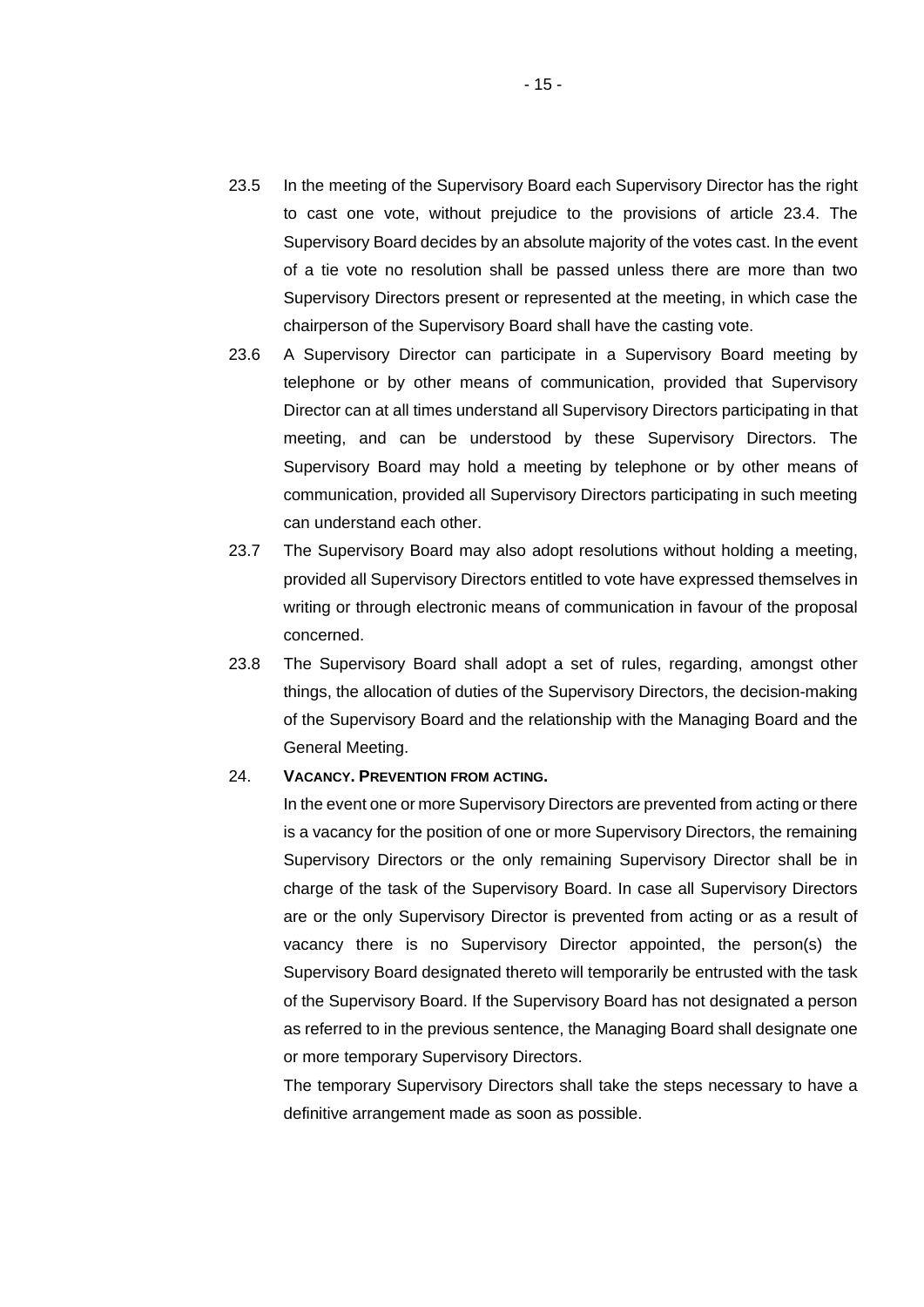### <span id="page-15-0"></span>25. **INDEMNIFICATION.**

- 25.1 Unless and to the extent Dutch law provides otherwise, the company shall reimburse current and former Managing Directors, Supervisory Directors, officers, representatives or other holders of a power of attorney of the Company:
	- (a) the reasonable costs and expenses (including but not limited to attorneys' fees and legal costs) of conducting a defense against threatened, pending or completed claims or discovery procedures, whether civil-, criminal, investigative or administrative, based on acts or failures to act in the exercise of their duties or any other duties currently or previously performed by them at the company's request;
	- (b) any expenses, damages, amounts paid in settlement or fines payable by them as a result of an act or failure to act as referred under (a);
	- (c) the reasonable costs and expenses (including but not limited to attorneys' fees and legal costs) of appearing in other legal proceedings in which they are involved as current or former Managing Directors, Supervisory Directors, officers, representatives or other holders of a power of attorney of the Company, with the exception of proceedings primarily aimed at pursuing a claim on their own behalf.
- 25.2 There shall be no entitlement to reimbursement as referred to in this article [25](#page-15-0) if and to the extent that (i) a Dutch court has established in a final and conclusive decision that the act or failure of the persons concerned may be characterized as willful (*opzettelijk*), intentionally reckless (*bewust roekeloos*), or seriously culpable (*ernstig verwijtbaar*) conduct, unless Dutch law provides otherwise or (ii) the costs or financial loss of the persons concerned are covered by an insurance and the insurer has paid the costs or financial loss.
- 25.3 The company may provide for liability insurance for the benefit of the persons concerned. The Supervisory Board may give further implementation to the issues referred to in this article [25](#page-15-0) with respect to Managing Directors and the Managing Board may give further implementation to the issues referred to in this article [25](#page-15-0)  with respect to Supervisory Directors, officers, representatives or other holders of a power of attorney of the Company.
- 25.4 The proviso of section 2:122 of the DCC shall apply to this article [25.](#page-15-0)
- 26. **FINANCIAL YEAR. ANNUAL ACCOUNTS.**
- 26.1 The financial year of company shall coincide with the calendar year.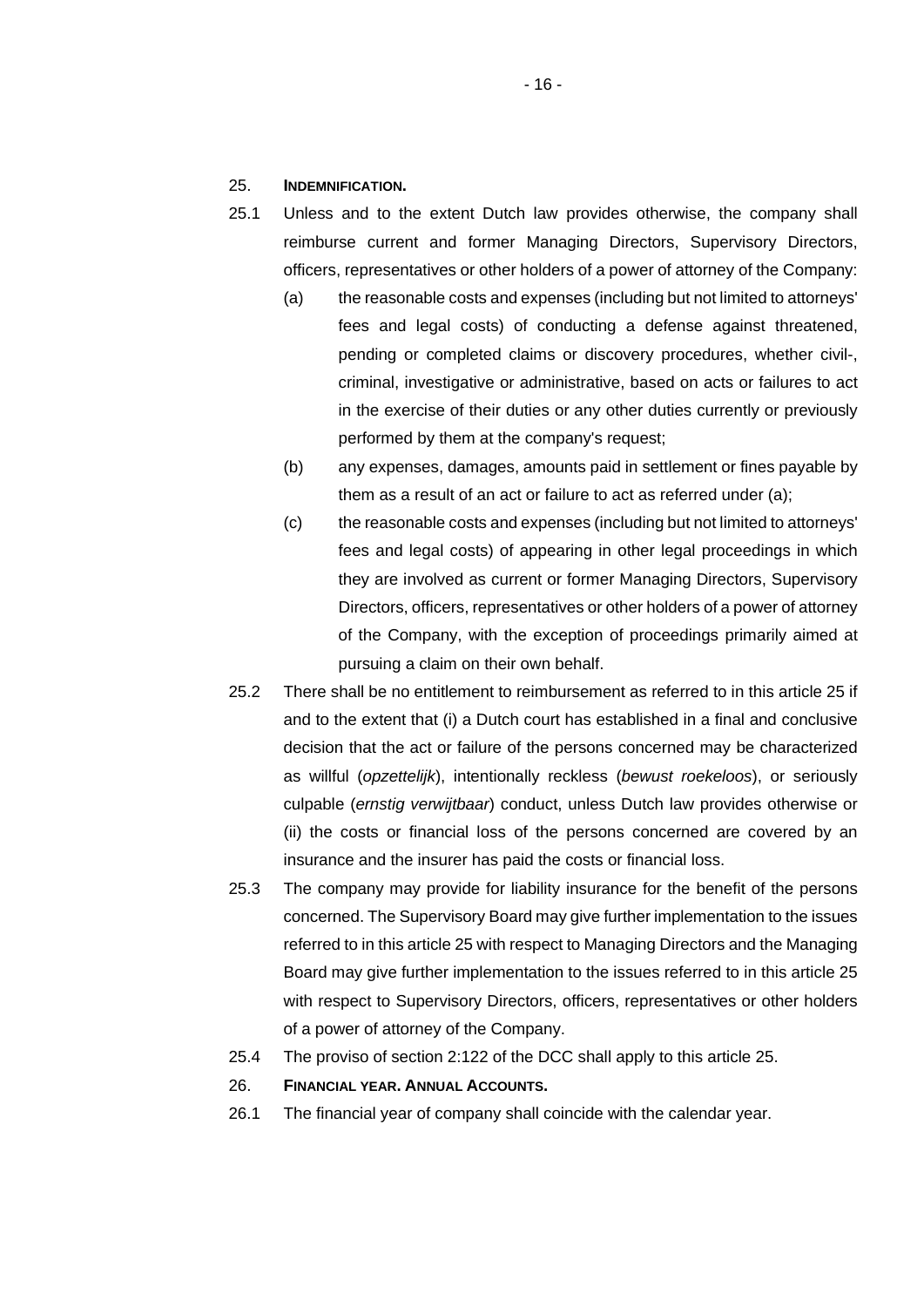- <span id="page-16-0"></span>26.2 If the company has issued securities which are traded on a regulated market as mentioned in the Dutch Financial Supervision Act, the Managing Board shall draw up Annual Accounts and shall make these available for inspection to the shareholders and the Depository Receipt Holders no later than four (4) months after the end of the financial year, which period cannot be extended. If the company has not issued securities as mentioned in the previous sentence, the period mentioned in that sentence shall be five (5) months, subject to extension of this period by not more than five (5) months by the General Meeting in case of extraordinary circumstances.
- 26.3 Within the period mentioned in article [26.2](#page-16-0), the Managing Board shall also make the Annual Report available for inspection by the shareholders and the Depository Receipt Holders. If the company has issued securities which are traded on a regulated market as mentioned in the Dutch Financial Supervision Act, the Annual Accounts and the Annual Report will also be made publicly available by the company within four (4) months after the end of the financial year.
- 26.4 The Annual Accounts shall be signed by all the Managing Directors and the Supervisory Directors; if the signature of one or more of them is missing, this shall be stated and reasons therefore shall be given.
- 27. **AUDITOR.**
- 27.1 The company shall instruct an auditor as referred to in Section 2:393 paragraph 1 DCC to audit the Annual Accounts prepared by the Managing Board in accordance with the provisions of Section 2:393 paragraph 3 DCC.
- 27.2 The General Meeting is authorised to grant this instruction. If the General Meeting has not given the instruction, the Supervisory Board shall be authorised to do so or, if there are no Supervisory Directors in office or the Supervisory Director has failed to do so, the Managing Board shall be authorised to give the instruction. The instruction of the auditor may be revoked at any time by the General Meeting and by the corporate body that has given the instructions; the instructions given by the Managing Board may also be revoked by the Supervisory Board.
- 27.3 The auditor shall report on his audit to the Supervisory Board and the Managing Board and shall report on the results of his audit concerning the true and fair nature of the Annual Accounts.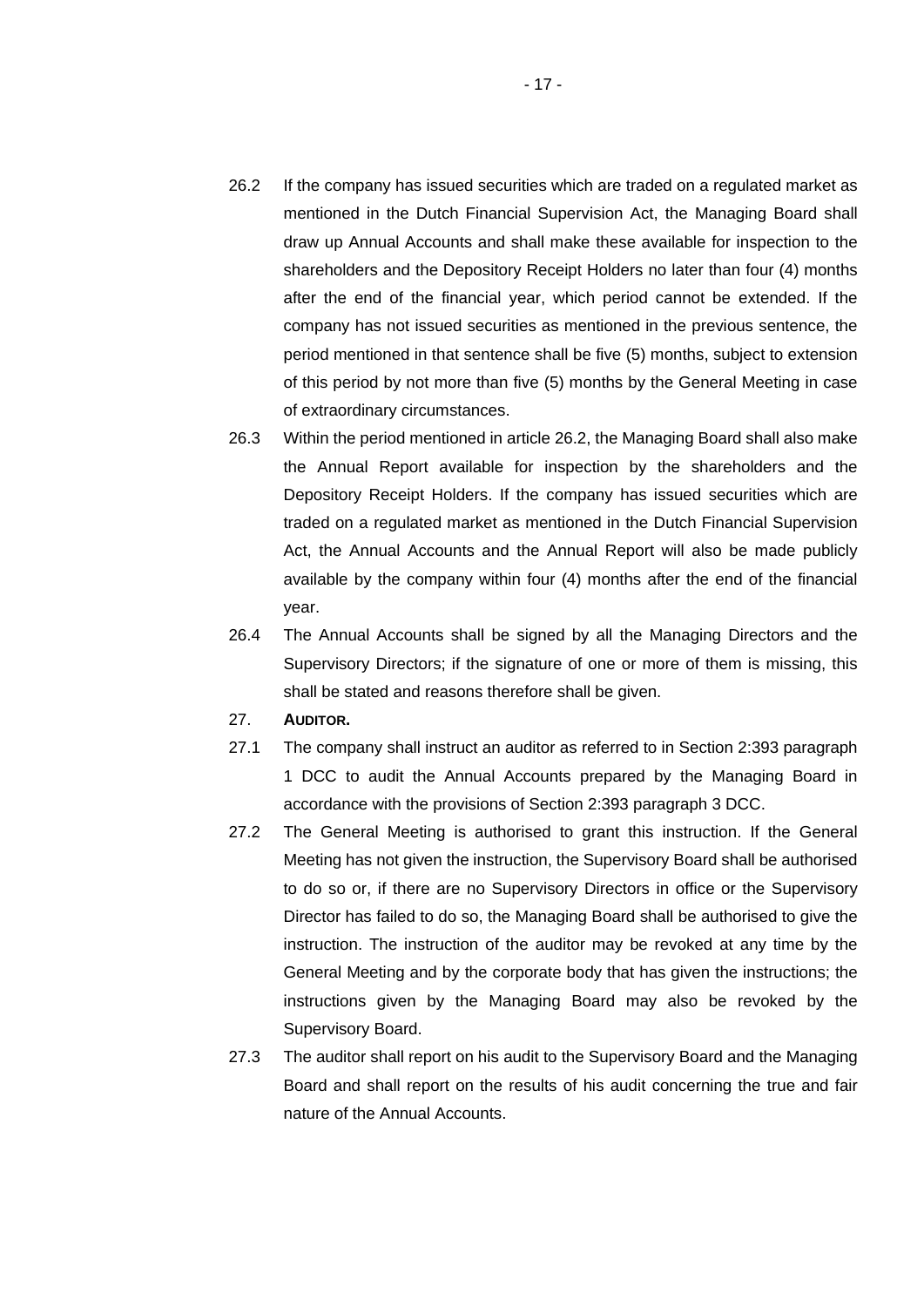- 27.4 In the General Meeting, the auditor may, in relation to his report concerning the true and fair value of the Annual Accounts, be questioned by shareholders and Depositary Receipt Holders. The auditor shall therefore be invited to attend the General Meeting and be entitled to address this meeting.
- 28. **ADOPTION OF ANNUAL ACCOUNTS.**
- <span id="page-17-0"></span>28.1 The Annual Accounts shall be adopted by the General Meeting.
- 28.2 The company shall ensure that the Annual Accounts, the Annual Report and the additional information that should be made generally available together with the Annual Accounts pursuant to or in accordance with the law, are made generally available from the day of the convocation of the General Meeting at which they are to be dealt with.
- 28.3 The Annual Accounts cannot be adopted if the General Meeting has not been able to take notice of the auditor's report, unless a valid ground for the absence of the auditor's report is given under the other additional information referred to in article [28.2](#page-17-0).
- <span id="page-17-1"></span>29. **PROFITS. DISTRIBUTIONS.**
- 29.1 Each year the Managing Board, subject to the prior approval of the Supervisory Board, may determine which part of the profits shall be reserved.
- 29.2 The General Meeting may resolve to distribute any part of the profits remaining after reservation in accordance with article [29.1](#page-17-1). If the General Meeting does not resolve to distribute these profits in whole or in part, such profits (or any profits remaining after distribution) shall also be reserved.
- <span id="page-17-2"></span>29.3 Distributions can only take place to the extent the shareholders equity (*eigen vermogen*) exceeds the aggregate of the issued capital and the reserves that should be maintained according to law.
- 29.4 Distribution of profits shall take place after the adoption of the Annual Accounts from which it appears that distribution of such profits is admissible.
- 29.5 Provided it appears from an interim statement of assets as referred to in Section 2:105 paragraph 4 DCC signed by the Managing Board that the requirement mentioned in article 29.3 concerning the position of the company's assets has been fulfilled, the Managing Board, subject to the prior approval of the Supervisory Board, may resolve to pay an interim dividend. If the signature of one or more of the Managing Directors is lacking, this shall be stated and the reasons given. The company shall file the interim financial statements with the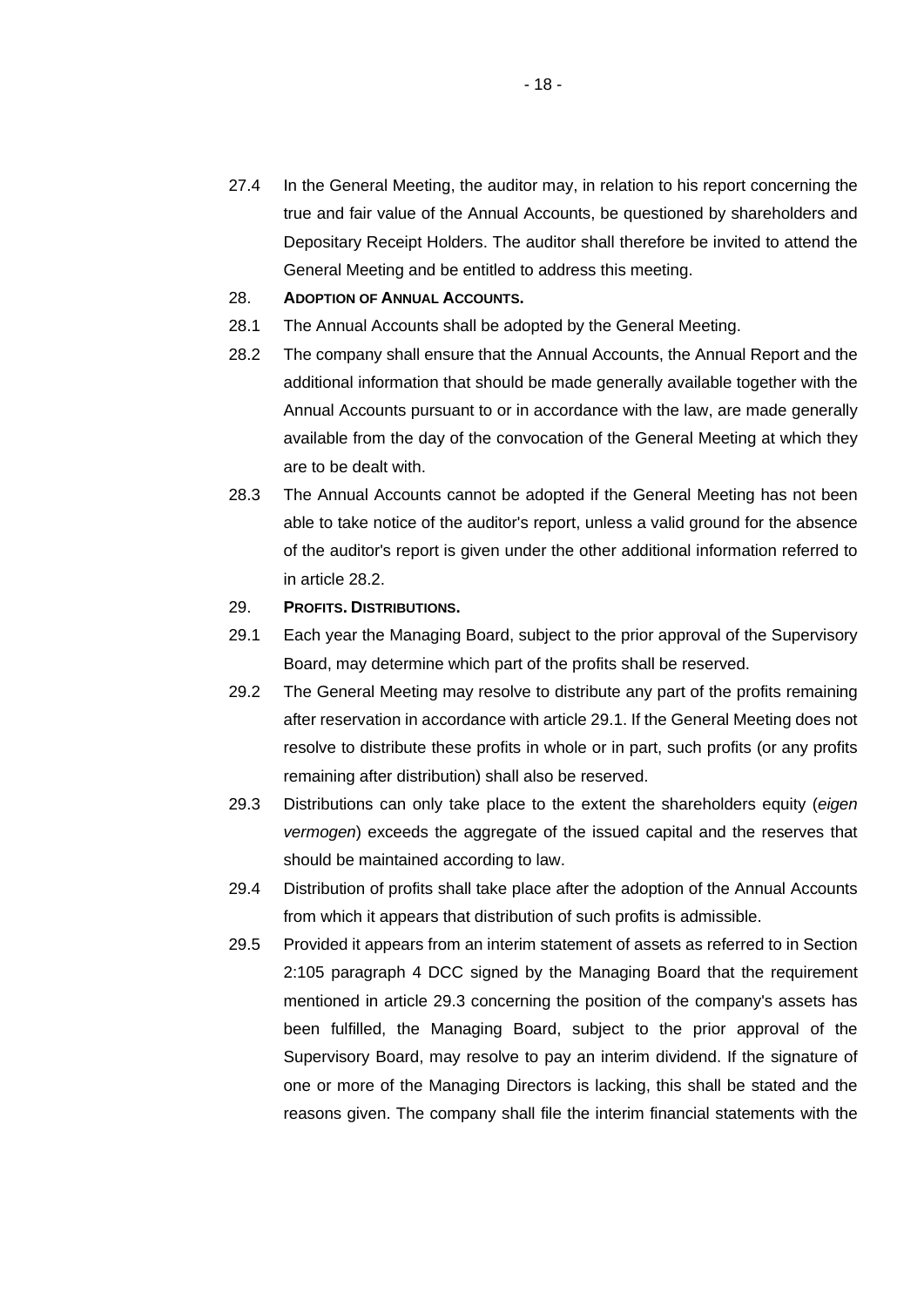trade register within eight days after the resolution to pay interim dividend is announced.

- 29.6 In calculating the amount of any distribution on shares, shares held by the company, or shares for which the company holds the depository receipts shall be disregarded, unless such shares or depository receipts are encumbered with a right of usufruct or pledge.
- 29.7 Subject to the prior approval of the Supervisory Board and due observance of article [29.3](#page-17-2), the Managing Board may resolve to make distribution payments on the account of any reserve which need not to be maintained by virtue of the law.
- 29.8 The Managing Board may, subject to the prior approval of the Supervisory Board, resolve that a distribution on shares shall not be paid in whole or in part in cash but in shares or in any other form.
- 29.9 A claim of a shareholder for payment of a dividend shall be time barred after five (5) years have elapsed.

#### 30. **GENERAL MEETINGS.**

- 30.1 The annual General Meeting shall be held annually within six (6) months of the end of the financial year.
- 30.2 The agenda for the annual General Meeting shall contain inter alia the following points for discussion (if applicable):
	- (a) Annual Report;
	- (b) substantial changes to corporate governance;
	- (c) the remuneration policy and remuneration report;
	- (d) adoption of the Annual Accounts;
	- (e) the reservation and dividend policy;
	- (f) allocation of accrued profits;
	- (g) granting of discharge to the Managing Directors for their management during the financial year concerned and to the Supervisory Directors for their supervision thereon; and
	- (h) other proposals brought up for discussion by the Managing Board or the Supervisory Board, or by shareholders or Depository Receipt Holders in accordance with the provisions of article 31.9.
- 30.3 Other General Meetings shall be held as often as the Managing Board or the Supervisory Board deems such necessary, without prejudice to the provisions of Sections 2:110, 2:111 and 2:112 DCC.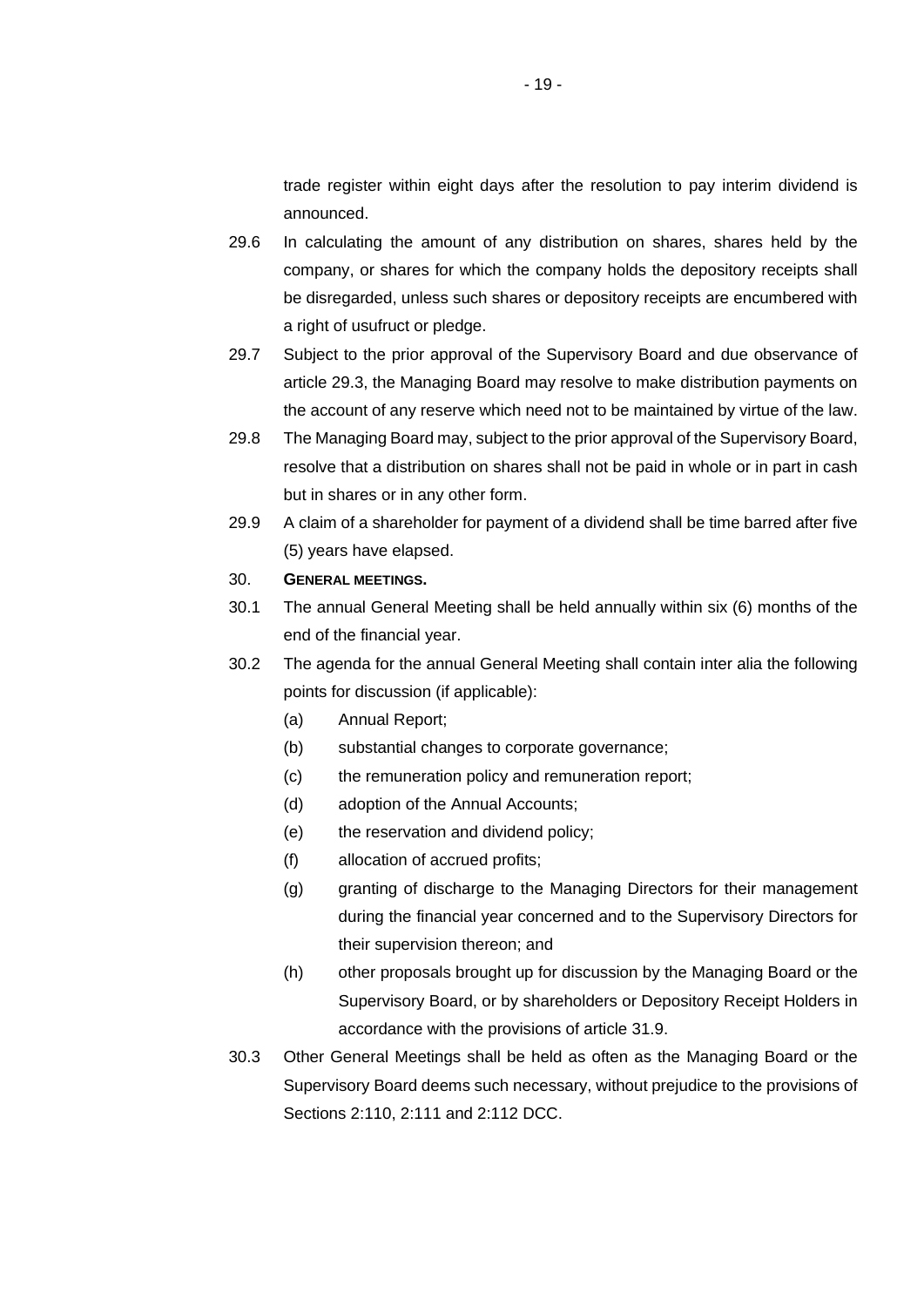30.4 Shareholders and/or Depository Receipt Holders, representing in the aggregate at least one tenth of the issued capital, may request the Managing Board or the Supervisory Board to convene a General Meeting, stating the subjects to be discussed. If the Managing Board or the Supervisory Board has not convened a meeting within eight (8) weeks after the request, the persons who made the request shall be authorised to convene a meeting themselves, subject to the applicable provisions of the law.

### 31. **PLACE OF THE MEETING. CONVOCATION.**

- 31.1 The General Meeting shall be held in the municipality where the company has its corporate seat or in Venlo, Amsterdam or Haarlemmermeer (Schiphol), at the discretion of the person convening the meeting.
- 31.2 General Meetings shall be convened by the Managing Board or the Supervisory Board, without prejudice to article 30.4.
- 31.3 The convocation of the General Meeting shall take place taking into account the relevant notice period set out in Section 2:115 DCC.
- 31.4 The convocation to the General Meeting shall be made by notice made public through electronic means of communication, which must be directly and permanently accessible until the time of the meeting. If no shares or Depository Receipts have been admitted to the trade on a regulated market as mentioned in Section 1:1 of the Dutch Financial Supervision Act, in deviation from the previous sentence, notice of convocation to shareholders could be made by an announcement in a national newspaper. If no shares in registered form are issued, in deviation from the previous sentence, notice of convocation to shareholders could be made on the company's website.
- 31.5 If the General Meeting has a right of approval by law or these articles of association or if the Managing Board requests a delegation of powers or authorisation, the Managing Board shall inform the General Meeting by means of a circular or explanatory notes to the agenda of all facts and circumstances relevant to the approval, delegation or authorisation to be granted.
- 31.6 The notice of convocation to the General Meeting shall specify:
	- (a) the subjects to be dealt with;
	- (b) the place and time of the meeting;
	- (c) the procedure for participating in the meeting;
	- (d) the procedure for participating in the meeting through an attorney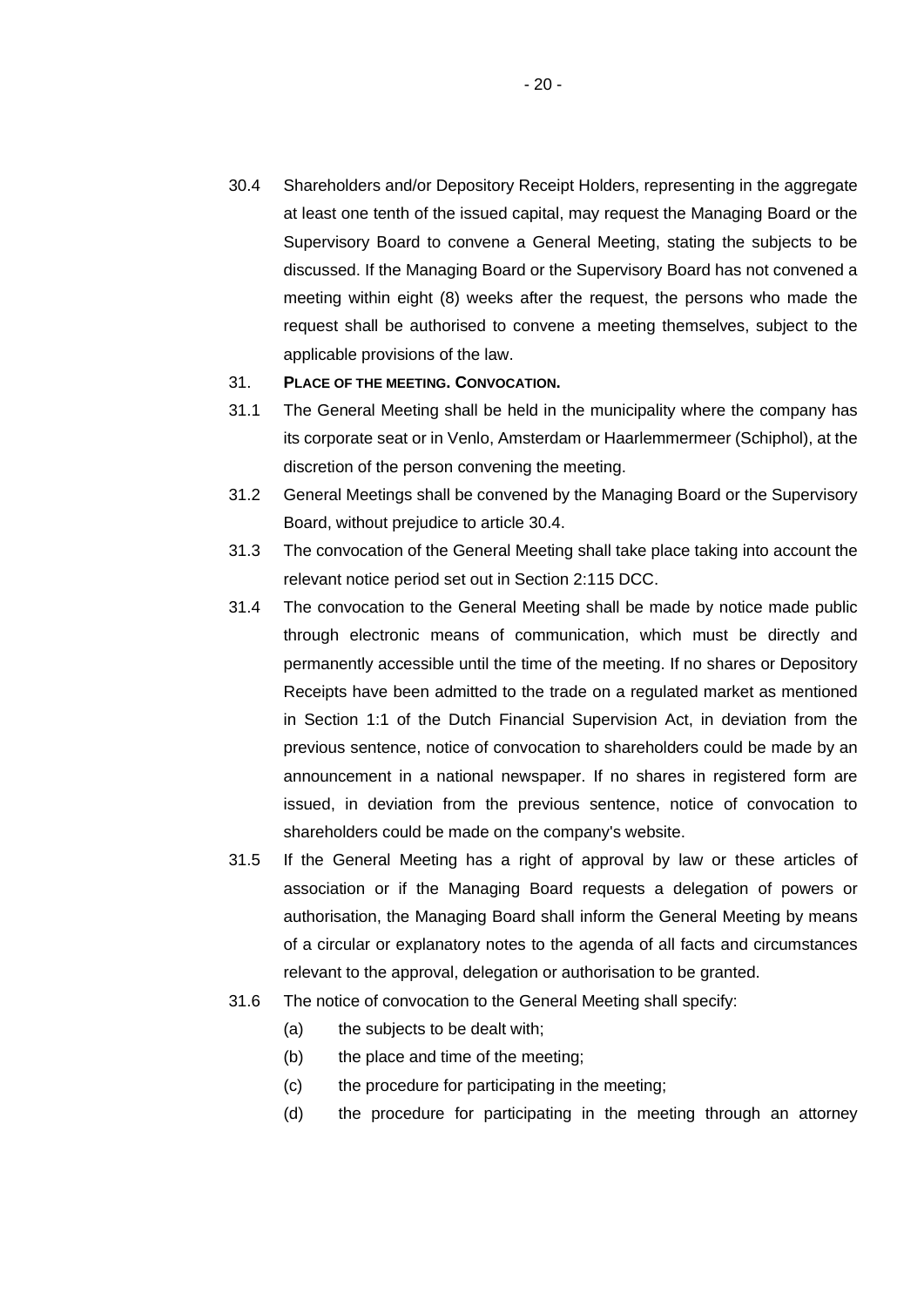authorised in writing;

(e) the website address of the company.

Subjects which were not specified in the notice of convocation may be announced at a later date with due observance of the provisions of this article.

- 31.7 Further communications which must be made to the General Meeting pursuant to the law or these articles of association can be made by including such communications either in the notice or in a document which is deposited at the company's office for inspection, provided a reference thereto is made in the notice itself.
- 31.8 The notice of the meeting shall also state the requirement for admission to the meeting as described in article [32](#page-20-0).
- 31.9 Shareholders or Depository Receipt Holders who are authorised thereto according to Section 2:114a DCC, may request the company in writing that an item shall be included in the convocation of the General Meeting or shall be announced in the same manner, if the company has received the request setting forth the reasons for the request no later than on the sixtieth day before the day of the General Meeting.

#### <span id="page-20-1"></span><span id="page-20-0"></span>32. **ADMISSION TO A GENERAL MEETING.**

- 32.1 Each shareholder and Depository Receipt Holder shall be entitled to attend the General Meeting, to address the meeting and, to the extent that the voting rights accrue to him, to exercise his voting rights. As long as shares or depository receipts have been admitted to the trade on a regulated market as mentioned in Section 1:1 of the Dutch Financial Supervision Act, for the purpose of the preceding sentence the person who has the voting or meeting rights are deemed to be the person who at the registration date mentioned in the next sentence has those rights and who has been registered as such in a register determined by the Managing Board, irrespective who at the time of the General Meeting were entitled to the shares or the depository receipts. The Managing Board shall set the date of registration shall on the twenty-eighth day before the day of the meeting.
- 32.2 Each shareholder, Depositary Receipts Holder or their attorney will only be admitted to the General Meeting if he has notified the company of his intention to attend the meeting in writing or by electronic means of communication at the address and by the date specified in the notice of the meeting.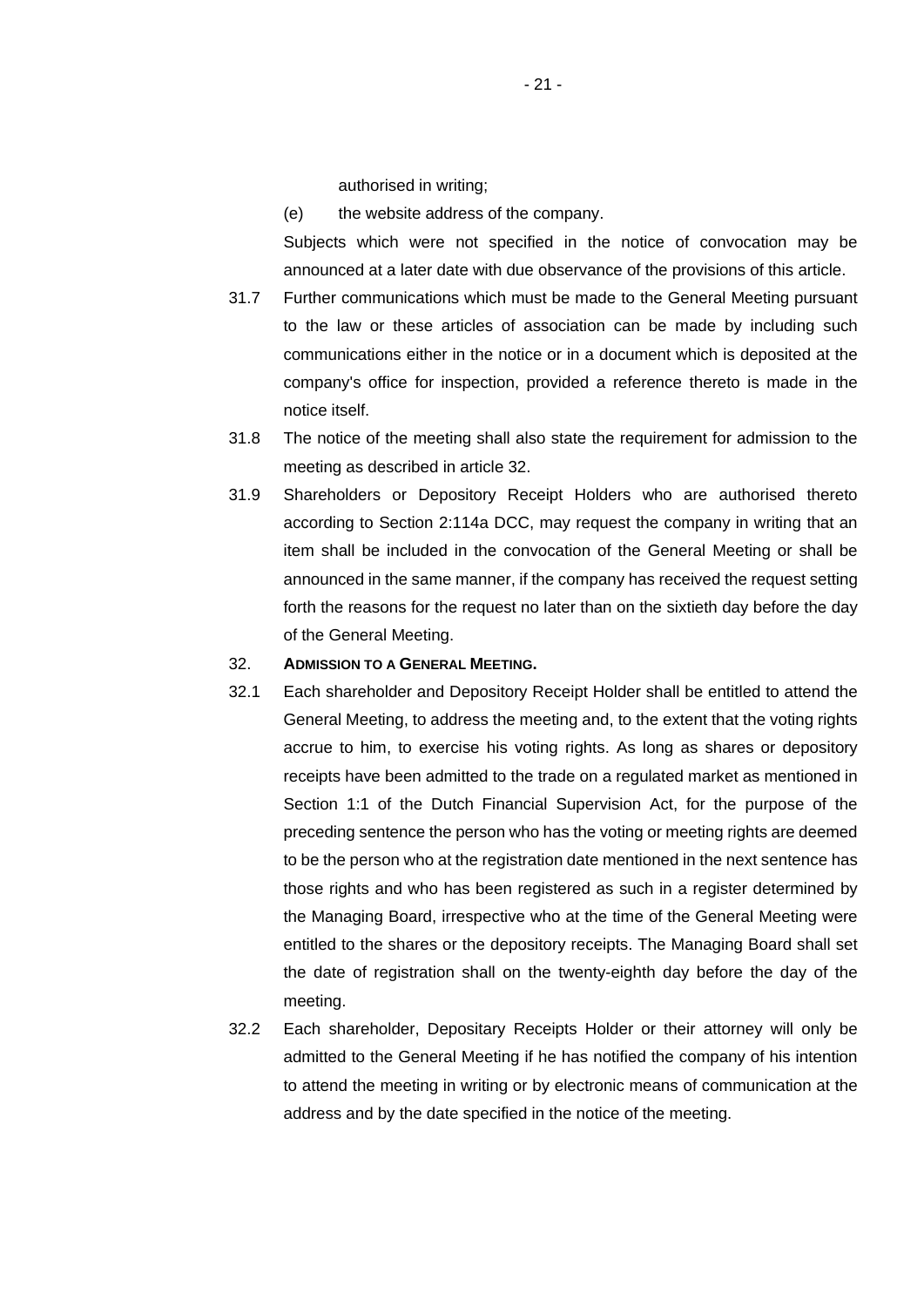- 32.3 Prior to being allowed admittance to a General Meeting, each shareholder and each Depositary Receipts Holder, or their attorney, shall sign an attendance list, while stating his name and, to the extent applicable, the number of votes to which he is entitled. Each shareholder and other person attending a General Meeting by means of electronic communication in accordance with article 32.4 shall be registered on the attendance list by the Managing Board. In the event that it concerns an attorney of a shareholder or a Depositary Receipt Holder, the name(s) of the person(s) on whose behalf the attorney is acting, shall also be stated. The chairperson of the meeting may decide that the attendance list must also be signed by other persons present at the meeting.
- 32.4 The Managing Board may determine that the powers set out in the first sentence of article [32.1](#page-20-1) may be exercised by means of electronic communication. If a shareholder or Depositary Receipts Holder participates by means of electronic communication, it shall be required that the electronic communication allows for identification of such person, for such person to directly take notice of the proceedings in the meeting and for the casting of votes. Furthermore, it shall be required that the electronic communication allows for the person entitled to attend meetings to participate in discussions in the meeting. The Managing Board may subject the use of the electronic communication and the manner in which the requirements mentioned in article [32.1](#page-20-1) should be satisfied to further conditions, provided that these conditions are reasonable and necessary to establish the identity of the shareholder and the reliability and security of the communication and are included in the notice of the meeting.
- 32.5 Each share confers the right to cast one vote. The Managing Board may determine in the convocation that any vote cast prior to the meeting by means of electronic communication or by means of a letter, shall be deemed to be a vote cast in the meeting. Such a vote may not be cast prior to the registration date mentioned in article [32.1.](#page-20-1) A shareholder who has cast his vote prior to the meeting by means of electronic communication, remains entitled to, whether or not represented by a holder of a written proxy, participate in the meeting and to address the meeting. Once cast, a vote cannot be revoked. The company shall send an electronic confirmation of receipt of a vote that was cast electronically to the person who voted.

32.6 The right to take part in the meeting in accordance with article [32.1](#page-20-1) may be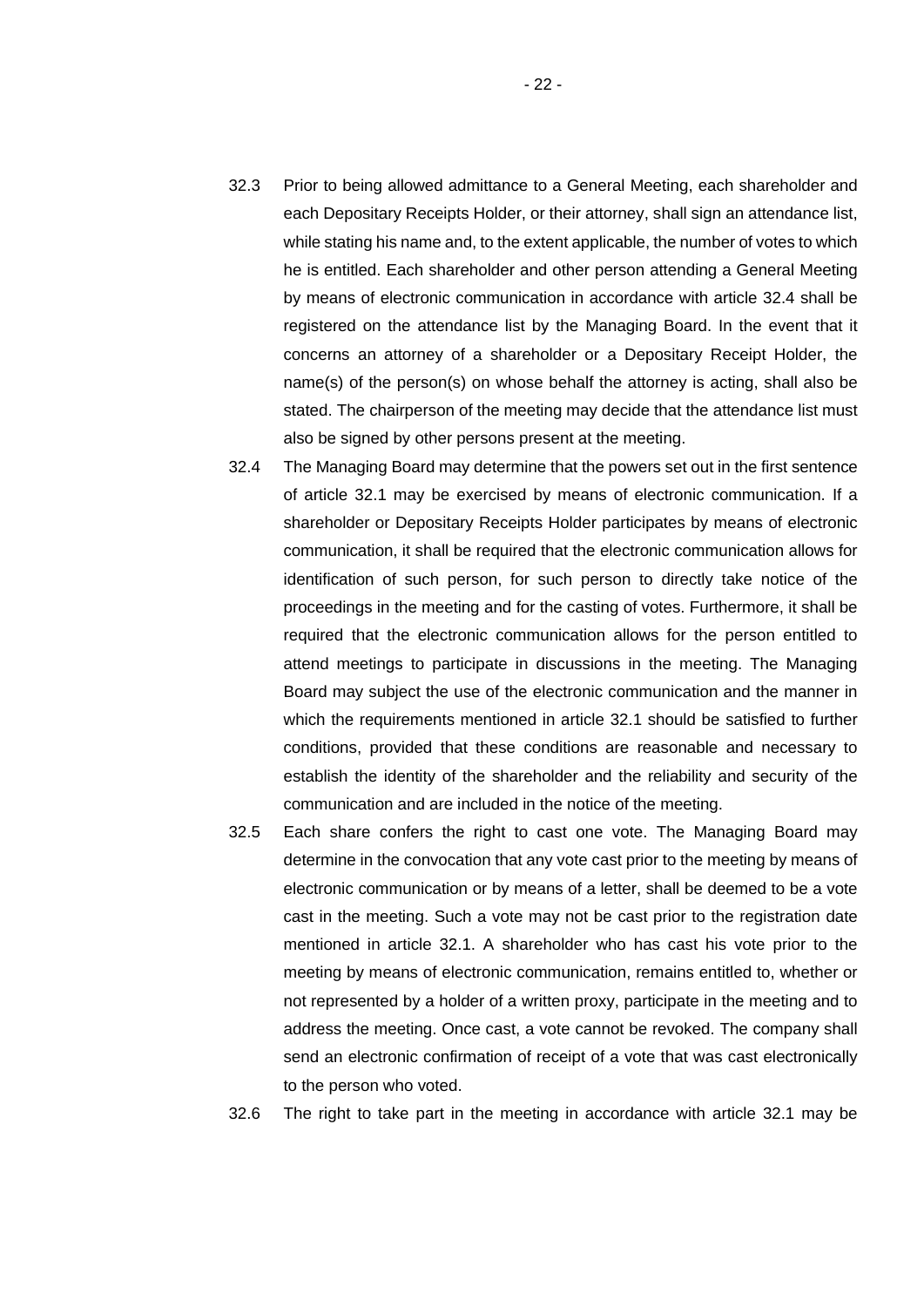exercised on the basis of a written or electronic power of attorney, duly executed and legalised in accordance with the laws applicable to the power of attorney. The company shall be authorised (i) to admit to the General Meeting an attorney whose power of attorney has not been legalised in accordance with the laws applicable to the power of attorney and (ii) to allow such attorney to exercise the meeting rights in accordance with article [32.1.](#page-20-1) The company shall allow the shareholders and the Depository Receipt Holders to present the power of attorney to the company by electronic means of communication.

- 32.7 The Managing Directors and the Supervisory Directors shall, as such, have the right to give advice in the General Meeting.
- 32.8 The chairperson of the General Meeting shall decide on the admittance of persons other than those mentioned above in this article.
- 33. **PRESIDING GENERAL MEETINGS. MINUTES.**
- 33.1 The General Meeting shall be presided over by the chairperson of the Supervisory Board who, even if he is present at the meeting, may designate another person as chairperson of the meeting. If in the absence of the chairperson of the Supervisory Board the chairperson has not designated another person as chairperson of the meeting, the Supervisory Directors present at the meeting shall appoint one of them as chairperson. In the absence of all Supervisory Directors the meeting shall appoint its own chairperson. The chairperson shall designate the secretary of the meeting.
- 33.2 Unless a notarial record of the proceedings at the meeting is drawn up, minutes thereof shall be kept. The minutes shall be approved and, in confirmation thereof, signed by the chairperson and the secretary of the relevant meeting or approved by a subsequent meeting. In the latter case the minutes shall be signed in confirmation of approval by the chairperson and the secretary of that meeting.
- 33.3 The chairperson of the meeting, the Managing Board or the Supervisory Board may at all times give instructions for the drawing up of a notarial record at the expense of the company.
- 33.4 All questions concerning admission to the General Meeting, the exercise of the voting rights and the result of the votes and all other matters connected with the proceedings at the meeting shall be decided by the chairperson of the relevant meeting.
- 33.5 The chairperson of the meeting is authorised to admit third parties to the General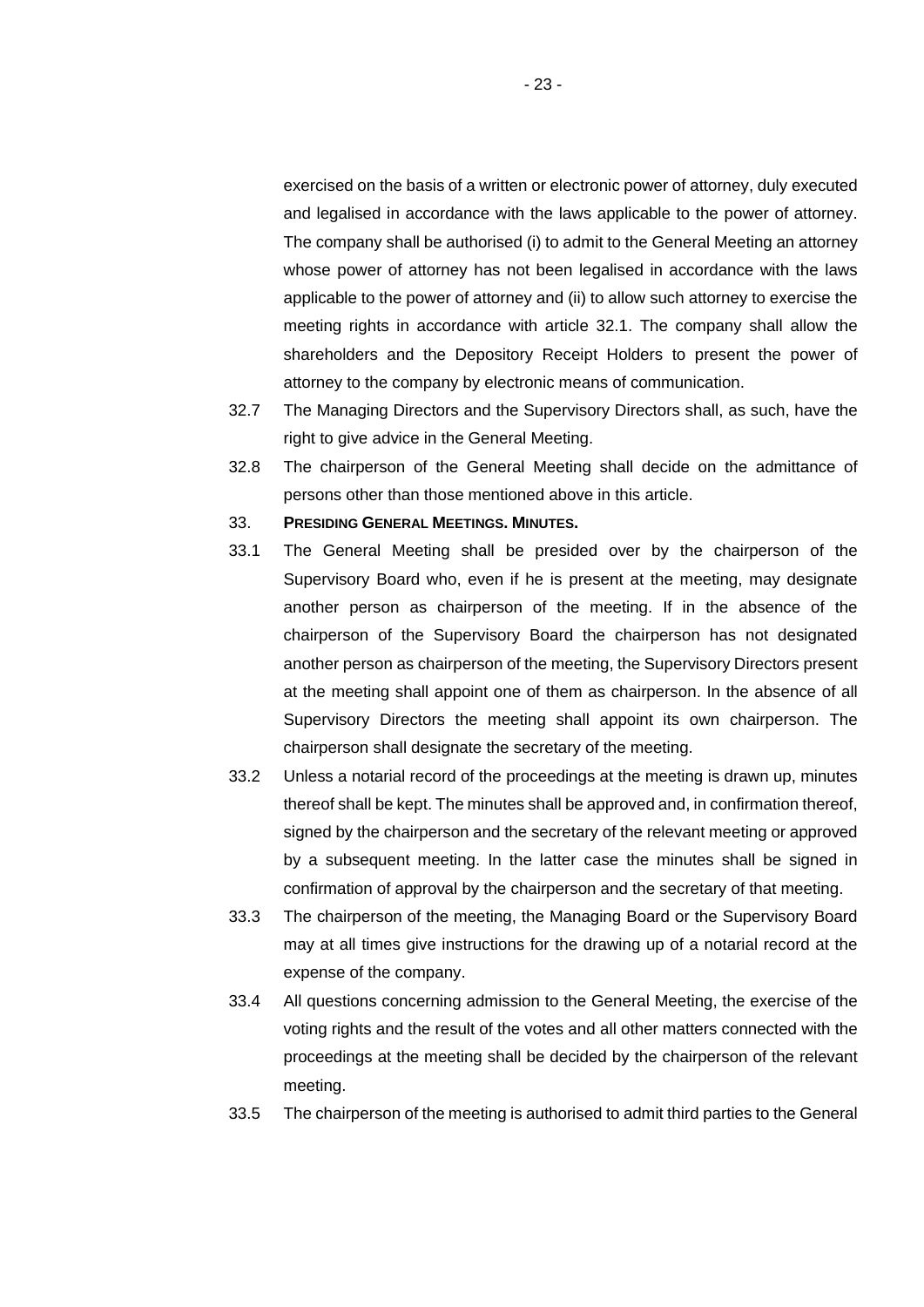Meeting.

### 34. **VOTING RIGHT.**

- 34.1 Resolutions of the General Meeting shall be adopted by a simple majority of the votes cast in the meeting, unless the law or the articles of association explicitly require a greater majority.
- 34.2 The chairperson shall decide on the method of voting.
- 34.3 If there is a tie of votes in a vote other than a vote for the election of persons, the proposal is thus rejected.
- 34.4 Abstentions and invalid votes shall not be counted as votes.
- 34.5 The chairperson's decision at the General Meeting on the result of a vote shall be final and binding. The same shall apply to the contents of an adopted resolution insofar as the same arises out of an unwritten proposal. If, however, the correctness of that decision is challenged immediately after its pronouncement, a new vote shall be taken if either the majority of the persons present and entitled to vote, or, if the original vote was not taken by roll call or in writing, any person present and entitled to vote, so desires. The original vote shall have no legal consequences as a result of the new vote.
- 34.6 In the General Meeting, no voting rights may be exercised for any share held by the company or a subsidiary, or for any share for which the company or a subsidiary holds the Depository Receipts. However, usufructuaries of shares owned by the company or a subsidiary are not excluded from exercising the voting rights if the right of usufruct was created before the share was owned by the company or such subsidiary. The company or a subsidiary may not exercise voting rights for a share in respect of which it holds a right of pledge or usufruct.
- 34.7 When determining how many votes are cast by shareholders, how many shareholders are present or represented, or which part of the company's issued capital is represented, no account shall be taken of shares for which, pursuant to the law or these articles of association, no vote can be cast.
- 34.8 Without prejudice to the other provisions of this article 34, the company shall determine for each resolution passed:
	- (a) the number of shares on which valid votes have been cast;
	- (b) the percentage that the number of shares as referred to under (a) represents in the issued share capital;
	- (c) the aggregate number of votes validly cast; and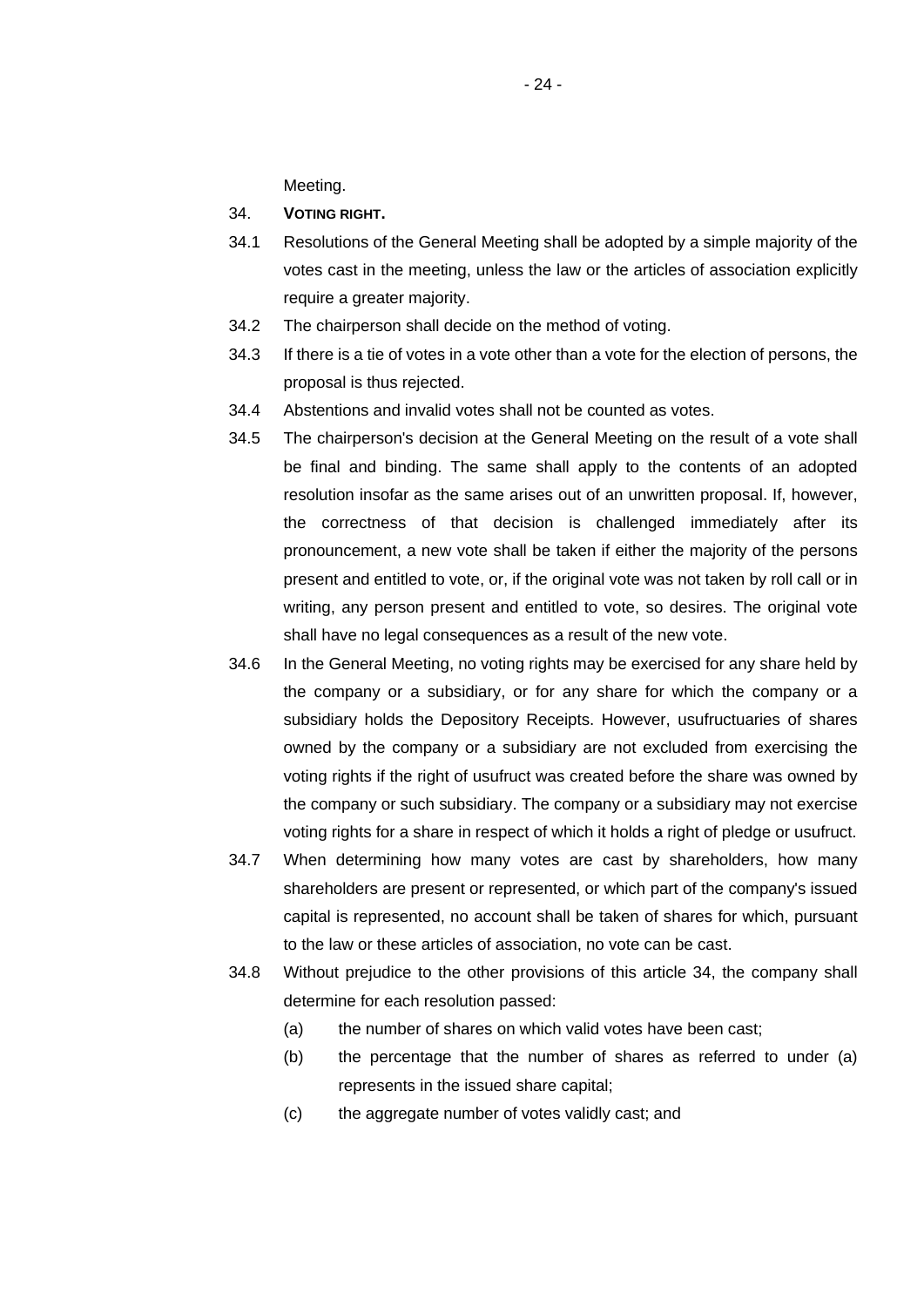(d) the aggregate number of votes cast in favour of and against a resolution, as well as the number of abstentions.

### <span id="page-24-0"></span>35. **SPECIAL RESOLUTIONS.**

- 35.1 On a proposal of the Managing Board which has been approved by the Supervisory Board the General Meeting is authorised to resolve to amend the articles of association, to dissolve the company or to conclude a legal merger (*juridische fusie*) or a demerger (*splitsing*) as referred to in title 7 of book 2 DCC, unless the company acts as acquiring company.
- <span id="page-24-1"></span>35.2 A resolution of the General Meeting referred to in article [35.1](#page-24-0) which has not been taken on proposal of the Managing Board and prior approval of the Supervisory Board should be taken by a majority of at least two thirds of the votes cast in a meeting in which at least fifty per cent (50%) of the issued capital is represented.
- 35.3 A resolution of the General Meeting to conclude a legal merger or a demerger as referred to in title 7 of book 2 DCC which has been taken on proposal of the Managing Board and with the prior approval of the Supervisory Board should be taken by a majority of two thirds of the votes cast if less than fifty per cent (50%) of the issued capital is represented.
- 35.4 In the event in a meeting as referred to in article [35.2](#page-24-1) not at least fifty per cent (50%) of the issued share capital is represented, a second meeting shall be convened, to be held no later than eight weeks after the first meeting. In the second meeting valid resolutions can be adopted with respect to the proposals placed on the agenda for the first meeting, regardless the share capital represented in the second meeting, provided with a majority of at least two thirds of the votes cast. The notice convening the second meeting shall indicate and set forth the reasons why at such second meeting a resolution may be adopted irrespective of the share capital represented at the meeting.
- 36. **LIQUIDATION.**
- 36.1 If the company is dissolved as a result of a resolution of the General Meeting, the Managing Directors shall act as liquidators of the assets of the company, subject to the supervision of the Supervisory Board.
- 36.2 During the liquidation these articles of association shall remain in force as far as possible.
- 36.3 Anything remaining of the assets of the company after the creditors have been paid shall be distributed to the shareholders in proportion to the nominal amount